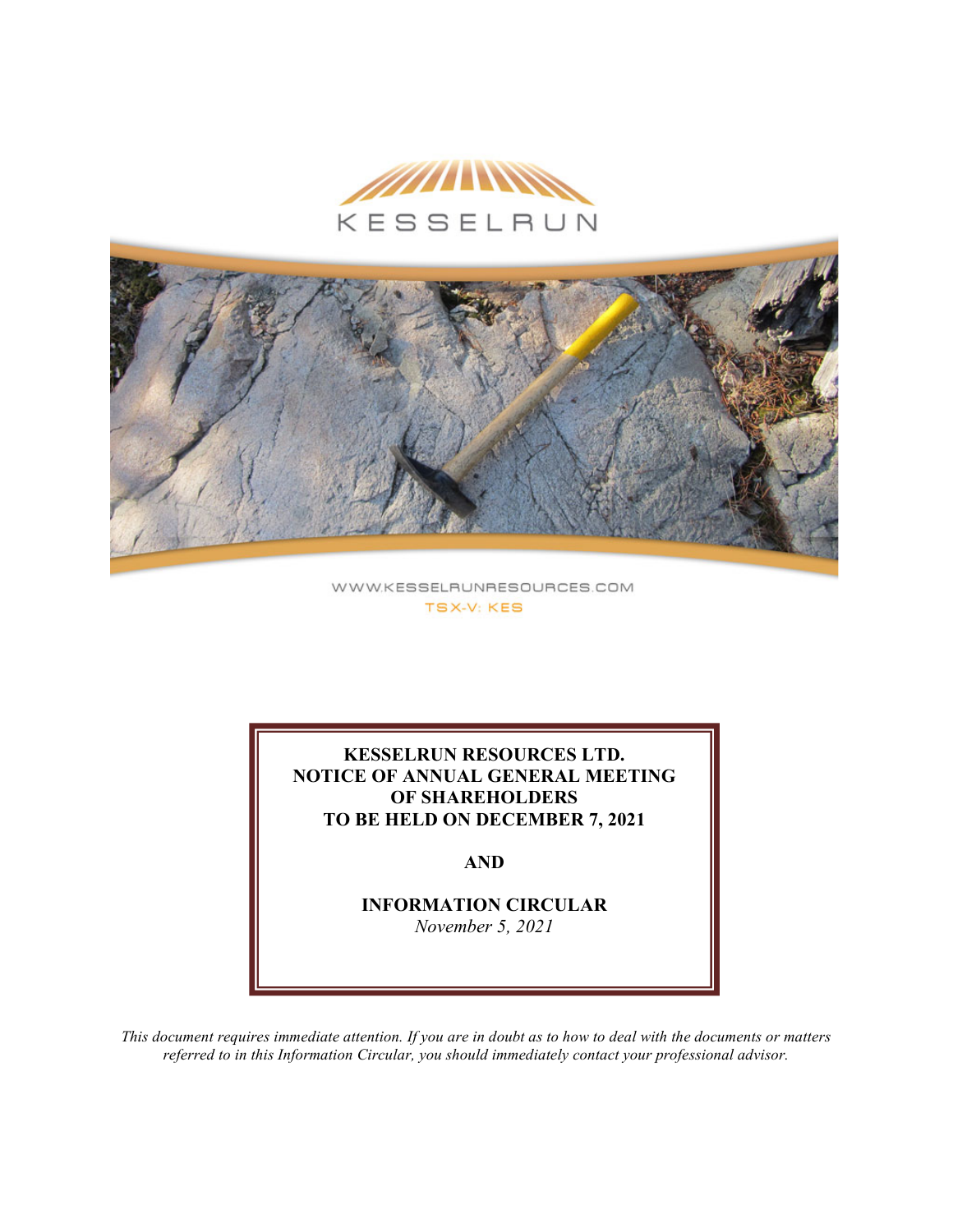# **KESSELRUN RESOURCES LTD.**

## 278 Bay Street, Suite 102 Thunder Bay, ON P7B 1R8

## **NOTICE OF ANNUAL GENERAL MEETING OF SHAREHOLDERS**

NOTICE IS HEREBY GIVEN that the Annual General Meeting of the Shareholders of Kesselrun Resources Ltd. (hereinafter called the "Company") will be held at 278 Bay Street, Suite 102, Thunder Bay, ON P7B 1R8, on Tuesday, December 7, 2021, at 2:00 p.m. (Eastern Standard Time) for the following purposes:

- 1. To receive the audited financial statements of the Company for the fiscal year ended July 31, 2021, together with the report of the auditors therein;
- 2. To fix the number of directors at four;
- 3. To elect directors;
- 4. To appoint the auditors and to authorize the directors to fix their remuneration;
- 5. To approve the Company's 10% rolling Stock Option Plan; and
- 6. To transact such further or other business as may properly come before the meeting or any adjournment or adjournments thereof.

Accompanying this Notice is the Company's Information Circular, a form of Proxy and the Financial Statement Request Form. The accompanying Information Circular provides information relating to the matters to be addressed at the meeting and is incorporated into this Notice.

Shareholders are entitled to vote at the Meeting either in person or by proxy. Those who are unable to attend the meeting are requested to read, complete, sign and mail the enclosed form of proxy in accordance with the instructions set out in the proxy and in the Information Circular accompanying this Notice. Please advise the Company of any change in your mailing address.

DATED at Thunder Bay, Ontario, this 5th day of November, 2021.

BY ORDER OF THE BOARD *(signed) "Michael Thompson"*  President, CEO and Director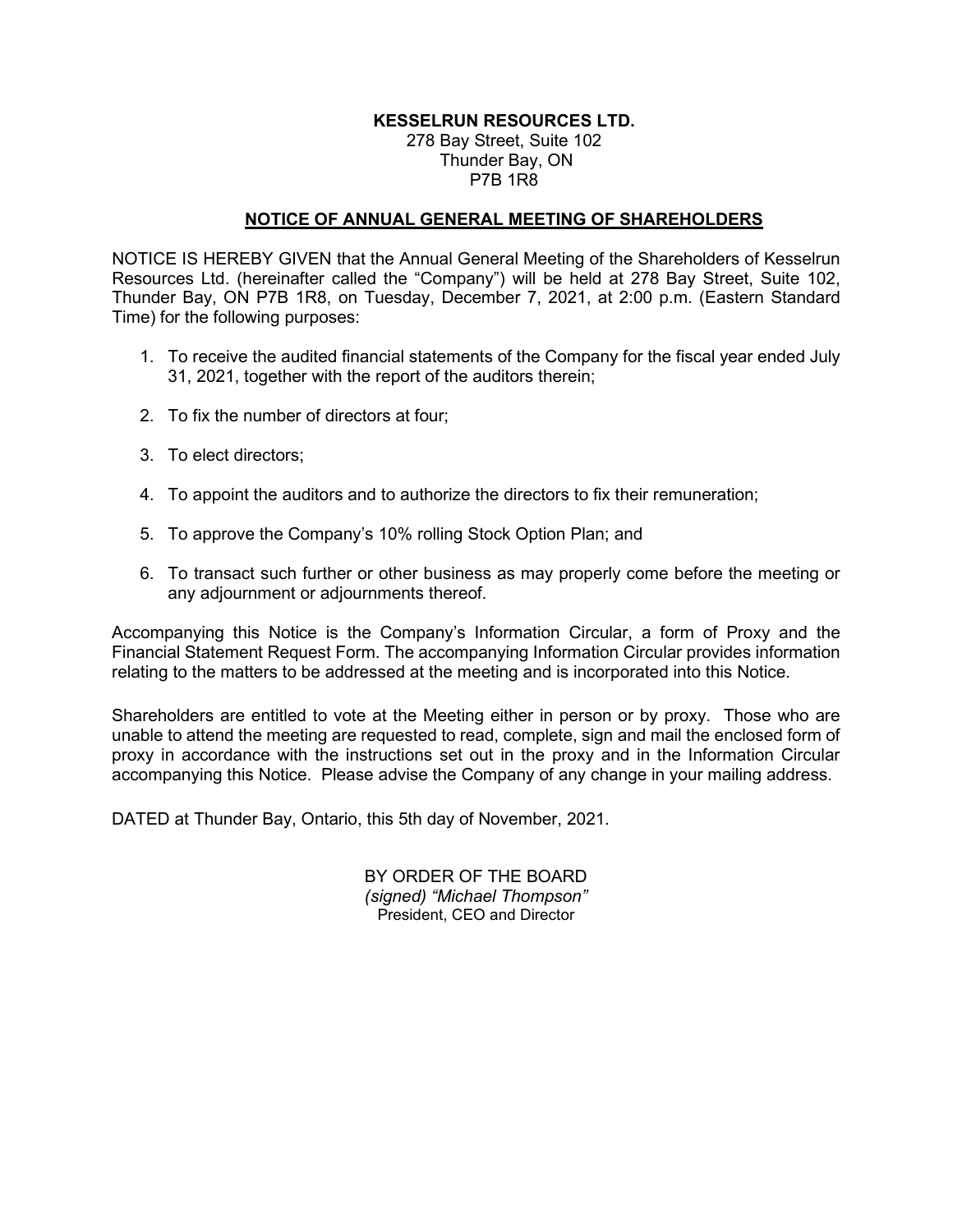### **KESSELRUN RESOURCES LTD.**

278 Bay Street, Suite 102 Thunder Bay, ON P7B 1R8 Telephone (807) 285-3323 Facsimile (807) 345-1875

## **INFORMATION CIRCULAR**

## **Solicitation of Proxies**

This information circular (the "**Information Circular**") is furnished in connection with the solicitation of proxies by the management of Kesselrun Resources Ltd. (the "**Company**") for use at the annual general meeting of shareholders (the "**Shareholders**") of the Company (the "**Meeting**") to be held at 278 Bay Street, Suite 102, Thunder Bay, Ontario P7B 1R8, on December 7, 2021, at 2:00 p.m. (Eastern Standard Time) and any adjournment thereof, for the purposes set forth in the accompanying Notice of Annual General Meeting of Shareholders.

The solicitation of proxies will be primarily by mail, but proxies may be solicited personally or by telephone by directors, officers and regular employees of the Company. All costs of this solicitation will be borne by the Company. The Company has made arrangements for intermediaries to forward solicitation materials to the beneficial owners of the Common Shares held of record by those intermediaries and the Company may reimburse the intermediaries for reasonable fees and disbursements incurred by them in so doing.

Notice of the Meeting was provided to the securities commissions in each jurisdiction where the Company is a reporting issuer under applicable securities laws.

In this Information Circular, references to the "**Company**", "**we**" and "**our**" refer to Kesselrun Resources Ltd.; "**Common Shares**" means common shares in the authorized share structure of the Company; "**Beneficial Shareholders**" means Shareholders who do not hold Common Shares in their own name and "**Intermediaries**" refers to brokers, investment firms, clearing houses and similar entities that hold securities on behalf of the Beneficial Shareholders.

## **Date of Information Circular**

Information contained in this Information Circular is given as at November 5, 2021, unless otherwise indicated.

## **GENERAL PROXY INFORMATION**

## **Revocability of Proxies**

In addition to revocation in any other manner permitted by law, a registered shareholder who has given a proxy may revoke it by either:

- (a) executing a proxy bearing a later date; or
- (b) executing a valid notice of revocation, either of the foregoing to be executed by the registered shareholder or the shareholder's authorized attorney in writing, or, if the shareholder is a company, under its corporate seal by an officer or attorney duly authorized, and by depositing the Proxy bearing a later date with Computershare Investor Services Inc., at any time up to and including the last business day that precedes the day of the Meeting or, if the Meeting is adjourned, the date that precedes any reconvening thereof, or to the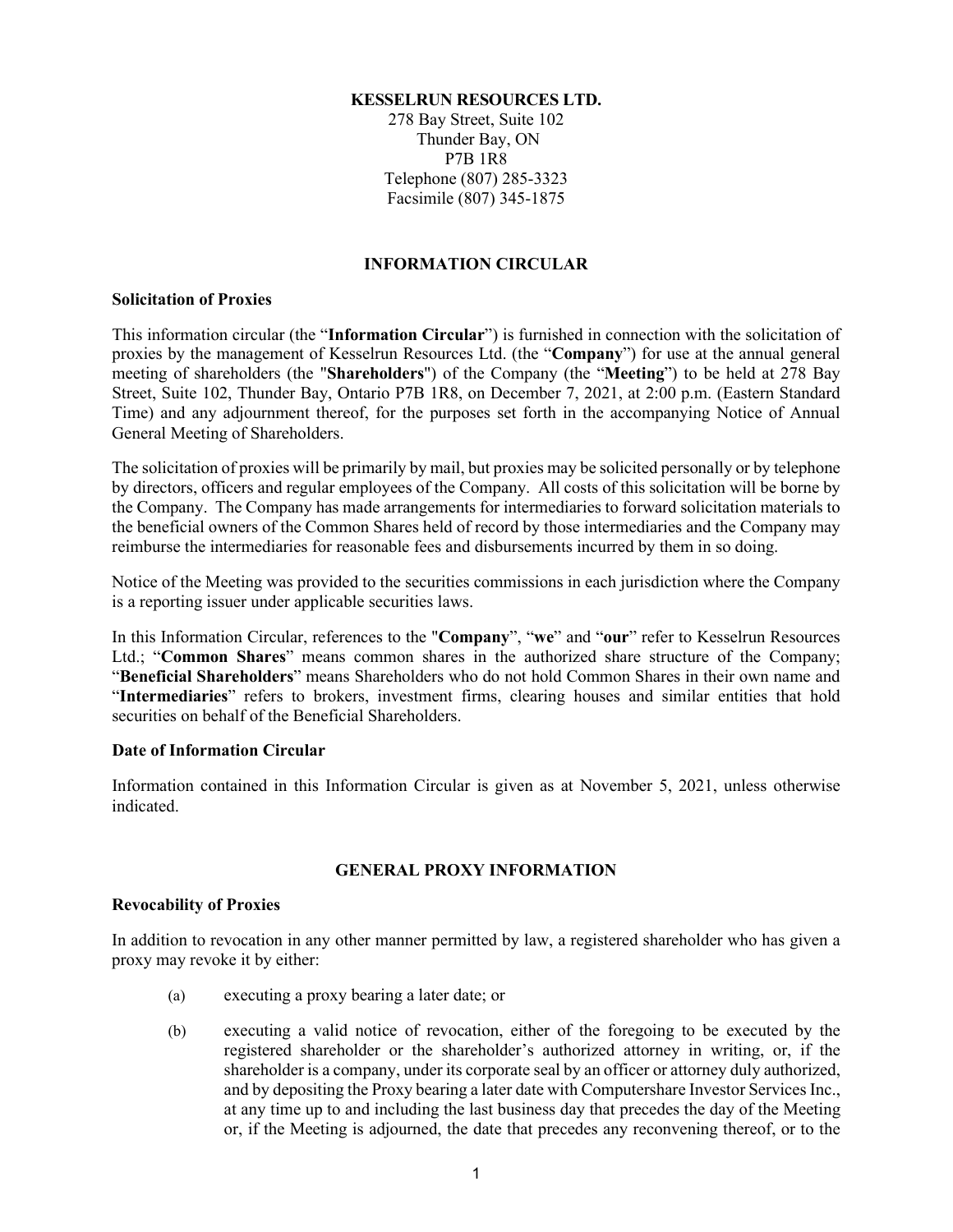chair of the Meeting on the day of the Meeting or any reconvening thereof, or in any other manner provided by law; or

(c) by the registered shareholder personally attending the Meeting and voting the registered shareholder's Common Shares.

A revocation of a proxy will not affect a matter on which a vote is taken before the revocation.

# **Appointment of Proxyholders**

A shareholder entitled to vote at the Meeting may, by means of a proxy, appoint a proxyholder or one or more alternate proxyholders, who need not be Shareholders, to attend and act at the Meeting for the shareholder on the shareholder's behalf.

The individuals named in the accompanying form of proxy (the "**Proxy**") are directors and/or officers of the Company (the "**Management Designees**"). **If you are a shareholder entitled to vote at the Meeting, you have the right to appoint a person, who need not be a shareholder, to attend and act for you and on your behalf at the Meeting other than either of the Management Designees. You may do so either by inserting the name of that other person in the blank space provided in the Proxy or by completing and delivering another suitable form of proxy.**

A proxy will not be valid unless the completed, signed and dated form of proxy is delivered to the office of **Computershare Investor Services Inc. at 8th Floor, 100 University Avenue, Toronto, Ontario, M5J 2Y1, or by fax within North America to 1-866-249-7775 and outside North America to (416) 263- 9524,** not less than 48 hours (excluding Saturdays, Sundays and holidays) before the Meeting or the adjournment thereof at which the Proxy is to be used.

## **Exercise of Discretion**

The Management Designees named in the Proxy will vote or withhold from voting the shares represented thereby in accordance with the instructions of the shareholder on any ballot that may be called for. The Proxy will confer discretionary authority on the nominees named therein with respect to:

- (a) each matter or group of matters identified therein for which a choice is not specified other than the appointment of an auditor and the election of directors,
- (b) any amendment to or variation of any matter identified therein, and
- (c) any other matter that properly comes before the Meeting.

## **In respect of a matter for which a choice is not specified in the Proxy, the Management Designees will vote the Common Shares represented by the Proxy at their own discretion for the approval of such matter.**

As of the date of this Information Circular, management of the Company knows of no amendment, variation or other matter that may come before the Meeting, but if any amendment, variation or other matter properly comes before the Meeting, each Management Designee intends to vote thereon in accordance with the Management Designee's best judgment.

## **Proxy Voting Options**

If you are a registered shareholder, you may elect to submit a proxy in order to vote whether or not you are able to attend the Meeting in person. In order to vote by mail, you must complete, date and sign the Proxy and return it to the Company's transfer agent, Computershare Investor Services Inc. at: 8th Floor, 100 University Avenue, Toronto, Ontario, M5J 2Y1, or by fax within North America to 1-866-249-7775 and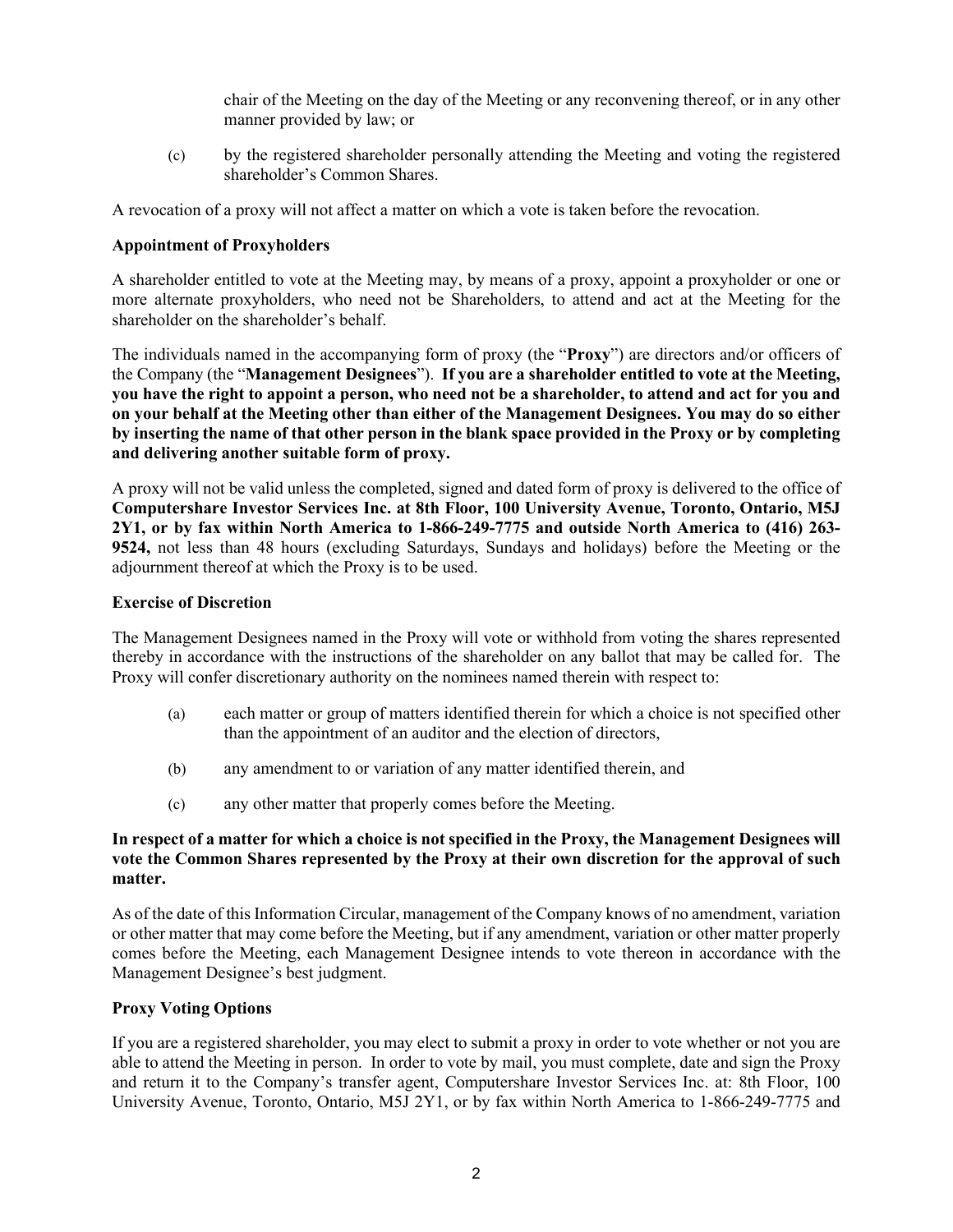outside North America to (416) 263-9524, at any time up to and including 2:00 p.m. (Easter Standard time) on December 3, 2021.

## **Advice to Beneficial Holders of Common Shares**

The information set forth in this section is of significant importance to many Shareholders, as a substantial number of Shareholders do not hold Common Shares in their own name. Beneficial Shareholders should note that only Proxies deposited by Shareholders whose names appear on the records of the Company as the registered holders of Common Shares can be recognized and acted upon at the Meeting.

If Common Shares are listed in an account statement provided to a shareholder by a broker, then in almost all cases those Common Shares will not be registered in the shareholder's name on the records of the Company. Such Common Shares will more likely be registered under the names of the shareholder's broker or an agent of that broker. In the United States, the vast majority of such shares are registered under the name of Cede & Co. as nominee for The Depositary Trust Company (which acts as depositary for many U.S. brokerage firms and custodian banks), and in Canada under the name of CDS & Co. (the registration name for The Canadian Depository for Securities Limited, which acts as nominee for many Canadian brokerage firms).

Intermediaries are required to seek voting instructions from Beneficial Shareholders in advance of Shareholders' meetings unless the Beneficial Shareholders have waived the right to receive meeting material. Every intermediary has its own mailing procedures and provides its own return instructions to clients, which should be carefully followed by Beneficial Shareholders in order to ensure that their Common Shares are voted at the Meeting.

If you are a Beneficial Shareholder, the form of proxy supplied to you by your broker (or its agent) is similar to the form of Proxy provided to registered Shareholders by the Company. However, its purpose is limited to instructing the intermediary how to vote on your behalf. The majority of brokers now delegate responsibility for obtaining instructions from clients to Broadridge Investor Communications Solutions, Canada *(*"**Broadridge**"*)* in the United States and in Canada. Broadridge mails a voting instruction form in lieu of a proxy provided by the Company. The voting instruction form will name the Management Designees to represent you at the Meeting. You have the right to appoint a person (who need not be a shareholder of the Company), other than the persons designated in the voting instruction form, to represent you at the Meeting. To exercise this right, you should insert the name of the desired representative in the blank space provided on the voting instruction form. The completed voting instruction form must then be returned to Broadridge by mail or facsimile or given to Broadridge by phone or over the Internet, in accordance with Broadridge's instructions. Broadridge then tabulates the results of all instructions received and provides appropriate instructions respecting the voting of Common Shares to be represented at the Meeting. **If you receive a voting instruction form from Broadridge, you cannot use it to vote Common Shares directly at the Meeting. It must be returned to Broadridge well in advance of the Meeting in order to have the Common Shares voted.**

Although, as a Beneficial Shareholder, you may not be recognized directly at the Meeting for the purposes of voting Common Shares registered in the name of your broker (or agent of your broker), you may attend at the Meeting as proxyholder for your broker and vote the Common Shares in that capacity. If you wish to attend at the Meeting and indirectly vote your Common Shares as proxyholder for your broker or have a person designated by you to do so, you should enter your own name, or the name of the person you wish to designate, in the blank space on the voting instrument form provided to you and return the same to your broker (or your broker's agent) in accordance with the instructions provided by your broker (or agent), well in advance of the Meeting.

Alternatively, you may request in writing that your broker send you a legal Proxy which would enable you, or a person designated by you, to attend the Meeting and vote your Common Shares.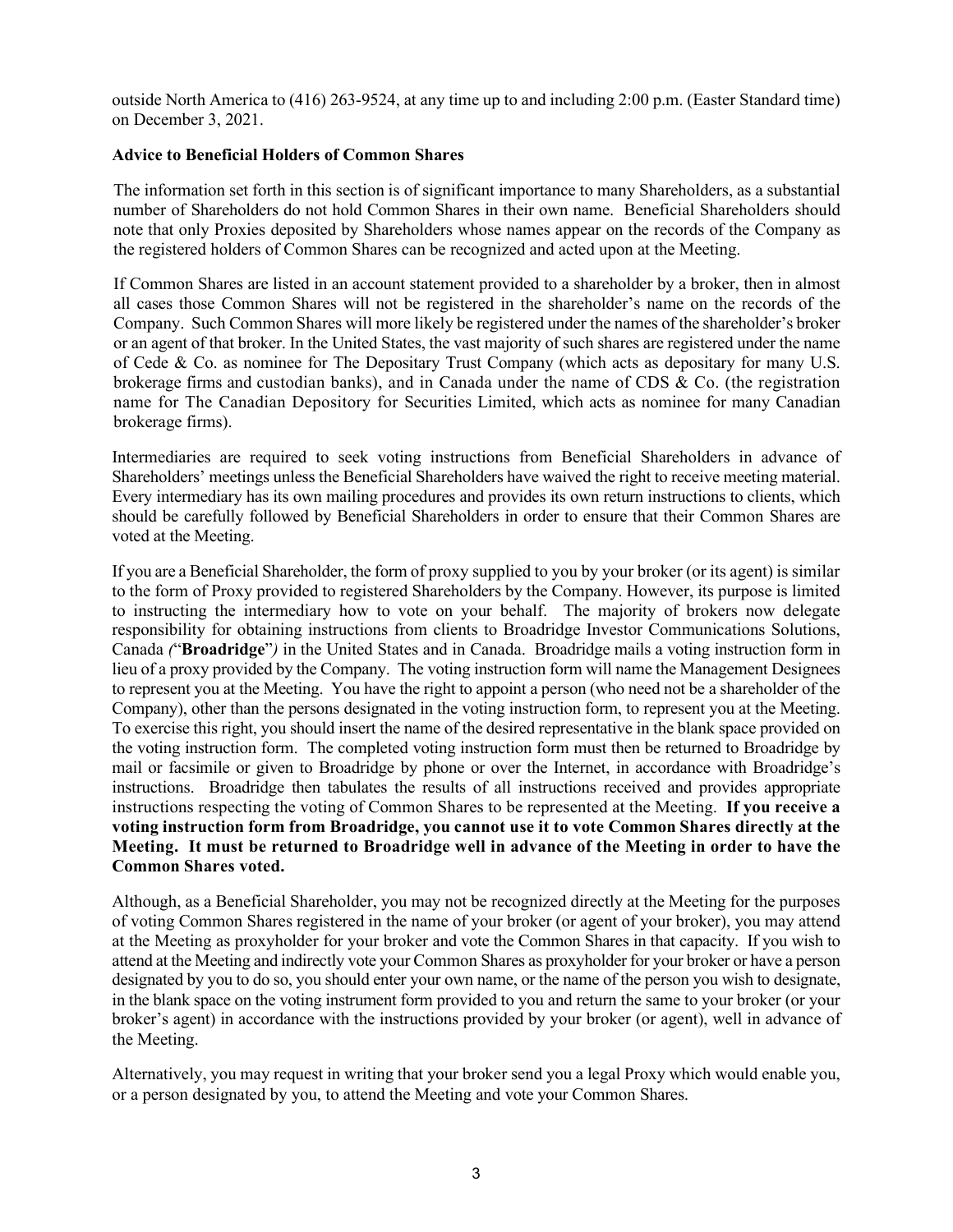#### **INTEREST OF CERTAIN PERSONS IN MATTERS TO BE ACTED UPON**

None of the directors or executive officers of the Company, nor any person who has held such a position since the beginning of the last completed financial year end of the Company, nor any proposed nominee for election as a director of the Company, nor any associate or affiliate of the foregoing persons, has any material interest, direct or indirect, by way of beneficial ownership of securities or otherwise, in any matter to be acted on at the Meeting other than as disclosed herein.

## **VOTING SECURITIES AND PRINCIPAL HOLDERS OF VOTING SECURITIES**

The board of directors (the "**Board**") of the Company has fixed November 2, 2021, as the record date (the "**Record Date**") for determination of persons entitled to receive notice of the Meeting. Only Shareholders of record at the close of business on the Record Date who either attend the Meeting personally or complete, sign and deliver a form of proxy in the manner and subject to the provisions described above will be entitled to vote or to have their Common Shares voted at the Meeting.

As of November 5, 2021, the Company had 77,780,356 fully paid and non-assessable Common Shares without par value issued and outstanding, each Common Share carrying the right to one vote. The Company has no other classes of voting securities.

To the knowledge of the directors and senior officers of the Company and from information obtained on the SEDI website at www.sedi.ca, there is no person or company who beneficially owns, directly or indirectly, or exercises control or direction over shares carrying more than 10% of the voting rights attached to all outstanding shares of the Company.

## **FINANCIAL STATEMENTS**

The audited financial statements of the Company for the year ended July 31, 2021, together with the Auditors' Report thereon, will be presented to the Shareholders at the Meeting.

# **VOTES NECESSARY TO PASS RESOLUTIONS**

A simple majority of affirmative votes cast in person or by proxy at the Meeting is required to pass the ordinary resolutions described herein. If there are more nominees for election as directors or appointment of the Company's auditor than there are vacancies to fill, those nominees receiving the greatest number of

votes will be elected or appointed, as the case may be, until all such vacancies have been filled. If the number of nominees for election or appointment is equal to the number of vacancies to be filled all such nominees will be declared elected or appointed by acclamation.

## **Recommendation of the Board**

The Board unanimously recommends that Shareholders vote in favour of all resolutions.

## **ELECTION OF DIRECTORS**

The Board currently consists of four (4) directors. Management proposes to fix the number of directors of the Company at four (4) and to nominate the persons listed below for election as directors.

The term of office of each of the current directors will end at the conclusion of the Meeting. Unless a director's seat is earlier vacated in accordance with the provisions of the British Columbia *Business Corporations Act* or the Articles of the Company, each director elected will hold office until the conclusion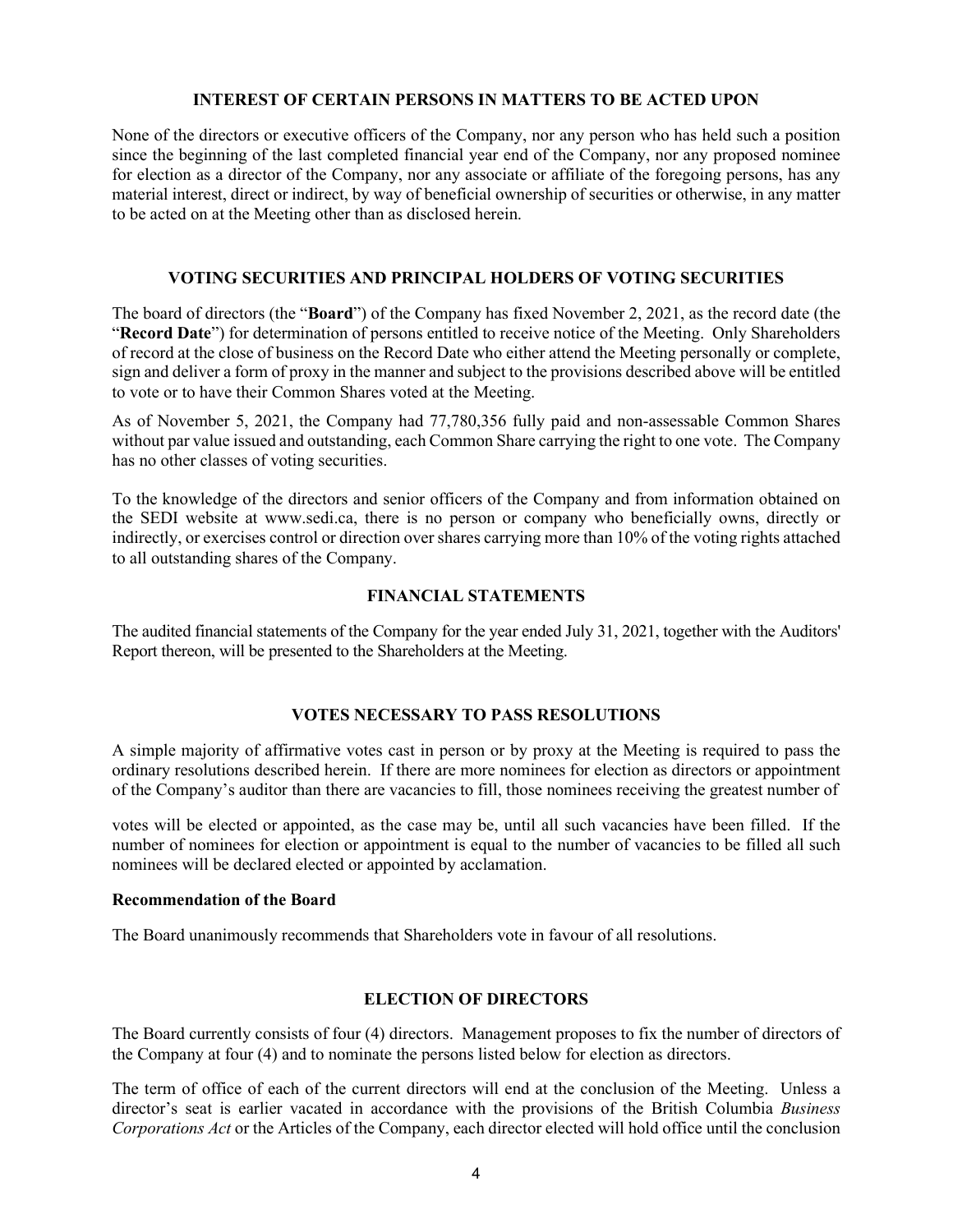of the next annual general meeting of the Company, or if no director is then elected, until a successor is elected.

Management does not contemplate that any of the nominees will be unable to serve as a director. In the event that prior to the Meeting any vacancies occur in the slate of nominees herein listed, it is intended that discretionary authority shall be exercised by the person named in the proxy as nominee to vote the Common Shares represented by proxy for the election of any other person or persons as directors.

The following table sets out the names of the management nominees; their positions and offices in the Company; principal occupations; the period of time that they have been directors of the Company; and the number of Common Shares of the Company which each beneficially owns or over which control or direction is exercised:

| <b>Nominee Position with</b><br>the Company and<br><b>Jurisdiction of</b><br><b>Residence</b>                   | <b>Occupation, Business or</b><br>$Employment^{(1)}$                                                                                                                                                                                                  | Director of the<br>Company<br><b>Since</b> | <b>Committee</b><br>Membership | Common<br><b>Shares</b><br><b>Beneficially</b><br>Owned,<br>Directly or<br>Indirectly, or<br><b>Over Which</b><br><b>Control of</b><br><b>Direction</b> is<br>Exercised <sup>(2)</sup> |
|-----------------------------------------------------------------------------------------------------------------|-------------------------------------------------------------------------------------------------------------------------------------------------------------------------------------------------------------------------------------------------------|--------------------------------------------|--------------------------------|----------------------------------------------------------------------------------------------------------------------------------------------------------------------------------------|
| Michael Thompson<br>Director, President, and<br>Chief Executive Officer<br>Thunder Bay, Ontario                 | CEO and President of the<br>Company since July 18,<br>2012. Professional<br>Geologist with Fladgate<br><b>Exploration Consulting</b><br>Corporation since April<br>2007. Member of<br><b>Association of Professional</b><br>Geoscientists of Ontario. | July 18, 2012                              | Audit<br>Committee             | 6,465,273                                                                                                                                                                              |
| Joao (John) da Costa<br>Director, Chief<br>Financial Officer and<br>Secretary<br>Vancouver, British<br>Columbia | CFO and Secretary of the<br>Company since July 18,<br>2012. President of Da Costa<br>Management Corp., a BC<br>company that provides<br>management services to<br>public and private<br>companies.                                                    | July 18, 2012                              | N/A                            | 1,405,000                                                                                                                                                                              |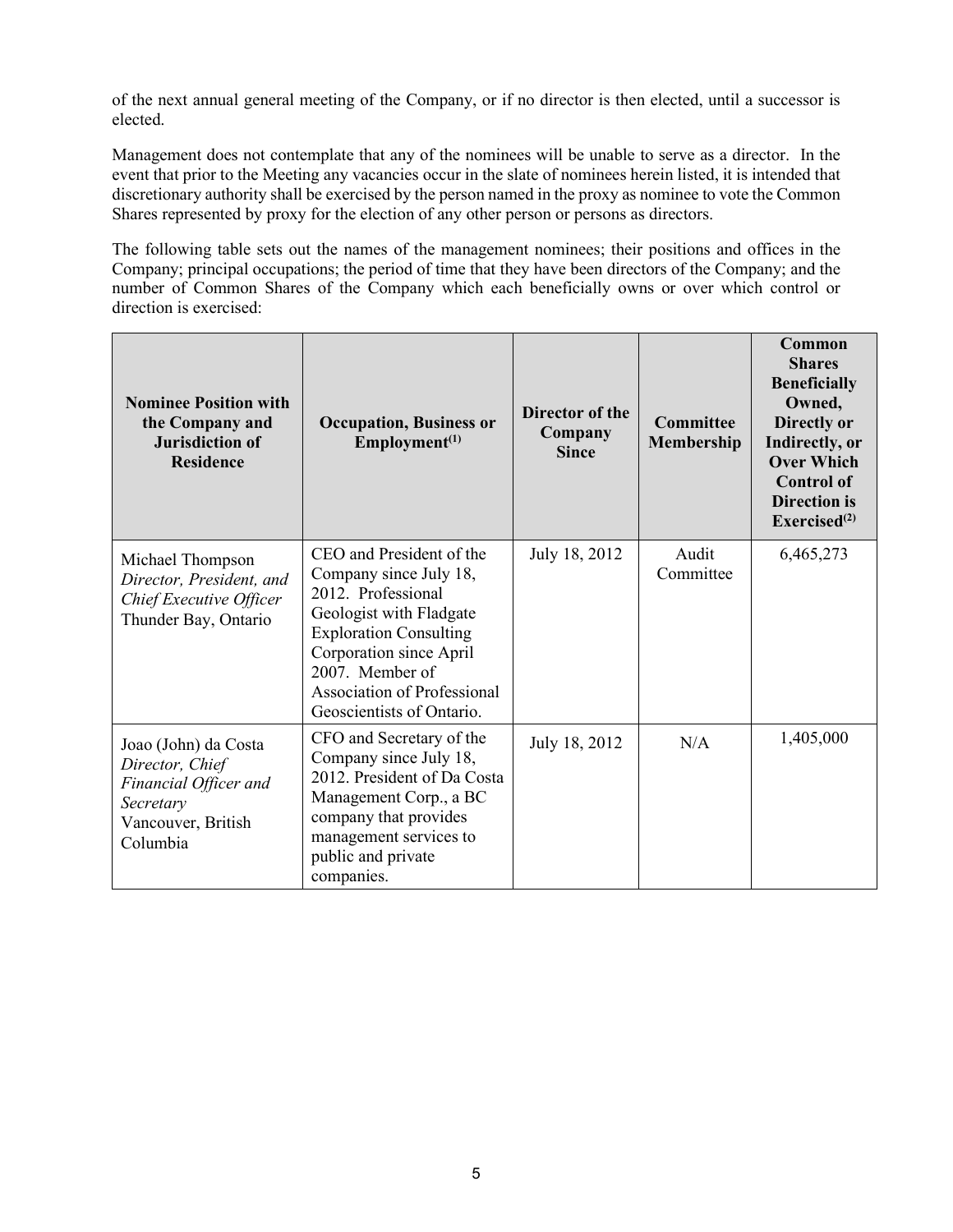| <b>Nominee Position with</b><br>the Company and<br><b>Jurisdiction of</b><br><b>Residence</b> | <b>Occupation, Business or</b><br>$Employment^{(1)}$                                                                                                                                                  | Director of the<br>Company<br><b>Since</b> | <b>Committee</b><br><b>Membership</b> | Common<br><b>Shares</b><br><b>Beneficially</b><br>Owned,<br>Directly or<br>Indirectly, or<br><b>Over Which</b><br><b>Control of</b><br><b>Direction</b> is<br>Exercised <sup>(2)</sup> |
|-----------------------------------------------------------------------------------------------|-------------------------------------------------------------------------------------------------------------------------------------------------------------------------------------------------------|--------------------------------------------|---------------------------------------|----------------------------------------------------------------------------------------------------------------------------------------------------------------------------------------|
| Caitlin Jeffs<br>Director<br>Thunder Bay, Ontario                                             | Vice-President,<br>professional Geologist with<br>Fladgate Exploration<br><b>Consulting Corporation</b><br>since April 2007. Member<br>of Association of<br>Professional Geoscientists<br>of Ontario. | July 18, 2012                              | Audit<br>Committee                    | 3,070,167                                                                                                                                                                              |
| Yanika Silina, CPA,<br><b>CMA</b><br>Director<br>Vancouver, British<br>Columbia               | Senior accountant at Da<br>Costa Management Corp. a<br>BC company that provides<br>management services to<br>public and private<br>companies.                                                         | December 23,<br>2014                       | Audit<br>Committee                    | 400,000                                                                                                                                                                                |

### **Notes:**

- (1) The information as to principal occupation, business or employment is not within the knowledge of the management of the Company and has been furnished by the respective nominees. Each nominee has held the same or a similar principal occupation with the organization indicated or a predecessor thereof for the last five years unless otherwise indicated.
- (2) The number of Common Shares beneficially owned by the nominees for directors, directly or indirectly, is based on information provided by the nominees and includes Common Shares beneficially owned, warrants and options to acquire shares of the Common Stock of the Company.

Other than as set out below, to the knowledge of the Company, no proposed director is, or has, within the 10 years before the date of this Information Circular, been a director, chief executive officer or chief financial officer of any company that,

- (a) was subject to an order that was issued while the proposed director was acting in the capacity as director, chief executive officer or chief financial officer; or
- (b) was subject to an order that was issued after the proposed director ceased to be a director, chief executive officer or chief financial officer and which resulted from an event that occurred while that person was acting in the capacity as director, chief executive officer or chief financial officer.

Mr. da Costa was a director of Live Current Media Inc. ("**Live Current**"), a company quoted on the OTCQB, from October 10, 2010 to May 19, 2011. On May 10, 2011, the British Columbia Securities Commission issued a cease trade order against Live Current for failure to file its annual financial statements and MD&A and annual information form for the fiscal year ended December 31, 2010. Mr. da Costa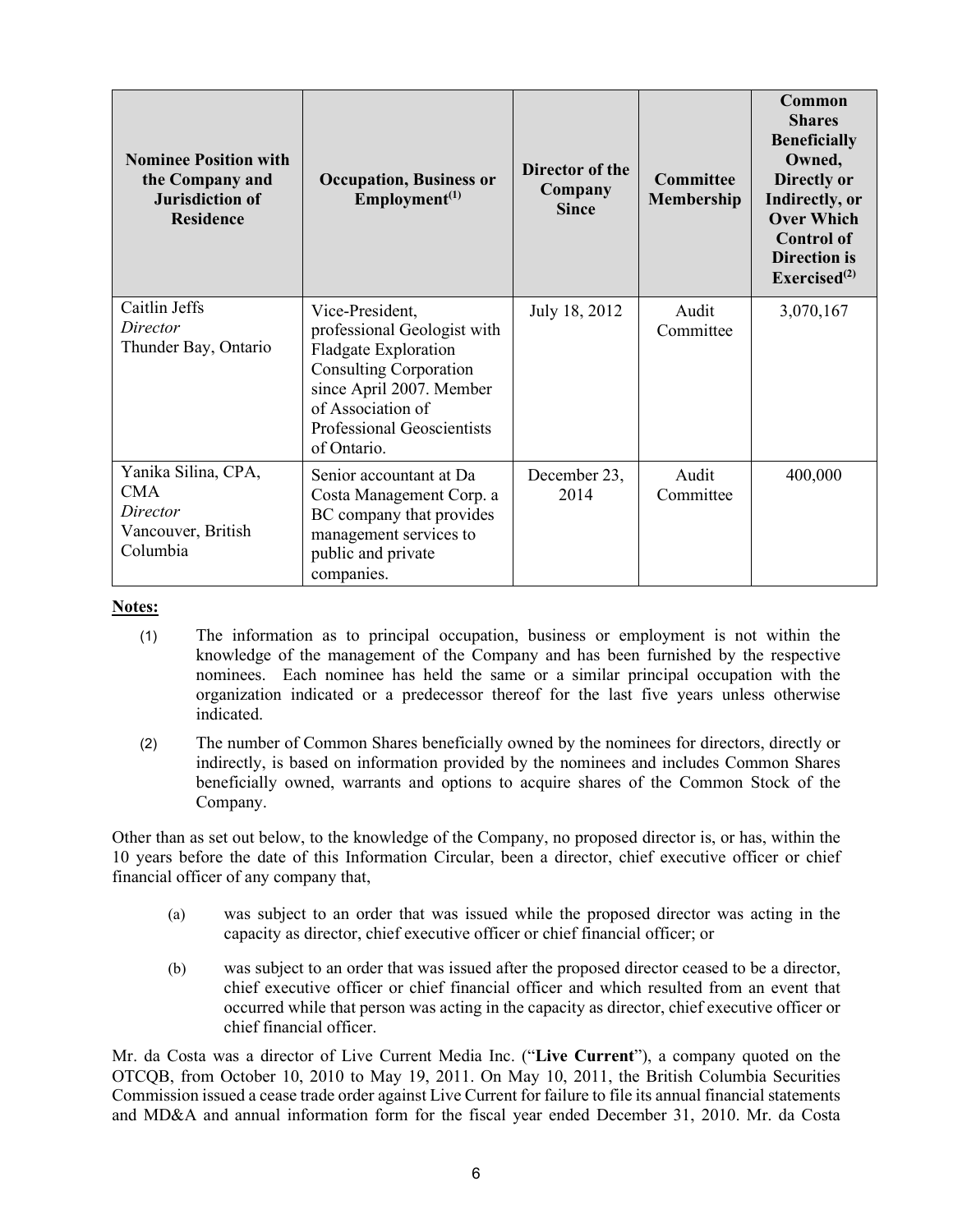resigned as a director on May 19, 2011. Subsequently thereto in November 2013, Live Current ceased being an OTC reporting issuer.

In June 2014, a receiver was placed in charge of Live Current. Mr. da Costa joined the board of directors of Live Current in December 2016 as part of a process intended to bring Live Current out of receivership. In May 2017, the Company was discharged from receivership. Mr. da Costa remains a director of Live Current. The British Columbia Securities Commission revoked the cease trade order regarding Live Current on August 3, 2018, and Live Current has since resumed its status as an OTC reporting issuer.

Mr. da Costa is the CFO and a director of Triton Emission Solutions Inc., ("**Triton**"), a company quoted for trading on the OTC Pink. Pursuant to Multilateral Instrument 51-105, Triton was required to file its audited annual financial statements for the year ended December 31, 2017. Triton chose to file its annual financial statements without auditor's report required under National Instrument 52-107. On April 19, 2018, the British Columbia Securities Commission issued a cease trade order concerning Triton and trading in its common shares. On August 25, 2021, the US Securities and Exchange Commission issued an order of suspension of trading concerning Triton for failure to file period reports since filing its Form 10-Q for the period ended March 31, 2020.

No proposed director of the Company was, as at the date of the Information Circular, or has been within 10 years before the date of the Information Circular, a director or executive officer of any company (including Kesselrun Resources Ltd.) that, while that person was acting in that capacity, or within a year of that person ceasing to act in that capacity, became bankrupt, made a proposal under any legislation relating to bankruptcy or insolvency or was subject to or instituted any proceedings, arrangement or compromise with creditors or had a receiver, receiver manager or trustee appointed to hold its assets.

No proposed director of the Company has, within 10 years before the date of the information circular, become bankrupt, made a proposal under any legislation relating to bankruptcy or insolvency, or become subject to or instituted any proceedings, arrangement or compromise with creditors, or had a receiver, receiver manager or trustee appointed to hold the assets of the proposed director.

No proposed director of the Company has been subject to (i) any penalties or sanctions imposed by a court relating to securities legislation or by a security regulatory authority or has entered into a settlement agreement with a securities regulatory authority, or (ii) any penalties or sanctions imposed by a court or regulatory body that would likely be considered important to a reasonable securityholder in deciding whether to vote for that proposed director.

## **MANAGEMENT CONTRACTS**

The management functions of the Company are primarily performed by the directors and executive officers of the Company, and not to any substantial degree by any other person with whom the Company has contracted.

# **STATEMENT OF EXECUTIVE COMPENSATION**

For the purpose of this information circular:

"CEO" of the Company means an individual who acted as Chief Executive Officer of the Company, or acted in a similar capacity, for any part of the most recently completed financial year;

"CFO" of the Company means an individual who acted as Chief Financial Officer of the Company, or acted in a similar capacity, for any part of the most recently completed financial year;

"Executive Officer" of an entity means an individual who is:

(a) the chair of the Company, if any;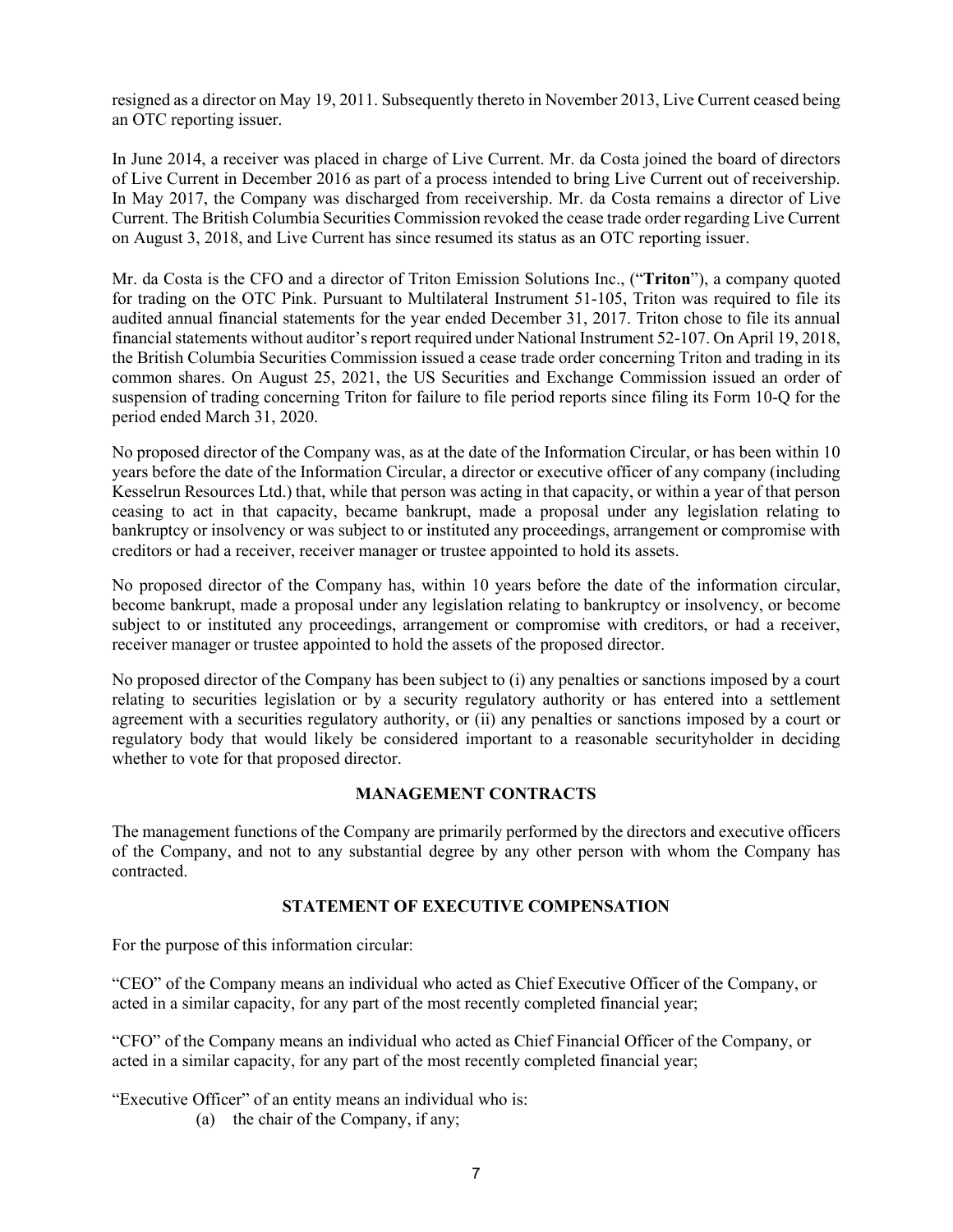- (b) the vice-chair of the Company, if any;
- (c) the president of the Company;
- (d) a vice-president of the Company in charge of a principal business unit, division or function including sales, finance or production;
- (e) an officer of the Company (or subsidiary, if any) who performs a policy-making function in respect of the Company; or
- (f) any other individual who performs a policy-making function in respect of the Company;

"Named Executive Officers or NEOs" means:

- (a) the CEO of the Company;
- (b) the CFO of the Company;
- (c) each of the Company's three most highly compensated executive officers, or the three most highly compensated individuals acting in a similar capacity, other than the CEO and CFO, at the end of the most recently completed financial year whose total compensation was, individually, more than \$150,000;
- (d) any additional individuals for whom disclosure would have been provided under paragraph (c) above except that the individual was not serving as an executive officer of the Company, nor in a similar capacity, as at the end of the most recently completed financial year end.

As of July 31, 2021, the Company had two "Named Executive Officers", namely Michael Thompson, CEO and John da Costa, CFO.

# **Director and Named Executive Officer Compensation**

The following table (presented in accordance with National Instrument Form 51-102F6V) is a summary compensation (excluding compensation securities) paid, payable, awarded, granted, given or otherwise provided, directly or indirectly, to the directors and NEOs for each of the Company's two most recently completed financial years ended July 31, 2021 and 2020.

| Table of compensation excluding compensation securities |      |                                                                          |                             |                                               |                                |                                              |                                     |
|---------------------------------------------------------|------|--------------------------------------------------------------------------|-----------------------------|-----------------------------------------------|--------------------------------|----------------------------------------------|-------------------------------------|
| <b>Name</b><br>and<br>position                          | Year | Salary,<br>consulting<br>fee,<br>retainer or<br>commission<br><b>(S)</b> | <b>Bonus</b><br><b>(\$)</b> | <b>Committee</b><br>or meeting<br>fees<br>(S) | Value of<br>perquisites<br>(S) | Value of all<br>other<br>compensation<br>(S) | <b>Total</b><br>compensation<br>(S) |
| Michael Thompson <sup>(1,2,4)</sup>                     | 2021 | Nil                                                                      | Nil                         | Nil                                           | Nil                            | $2,990,309^{(5)}$                            | 2,990,309                           |
| President, CEO and                                      | 2020 | Nil                                                                      | Nil                         | Nil                                           | Nil                            | $305.182^{(5)}$                              | 305,182                             |
| Director                                                |      |                                                                          |                             |                                               |                                |                                              |                                     |
| Joao da Costa <sup>(1,3)</sup>                          | 2021 | Nil                                                                      | Nil                         | Nil                                           | Nil                            | $130,500^{(6)}$                              | 130,500                             |
| CFO and Director                                        | 2020 | Nil                                                                      | Nil                         | Nil                                           | Nil                            | $72,000^{(6)}$                               | 72,000                              |
| Caitlin Jeffs $(4)$                                     | 2021 | Nil                                                                      | Nil                         | Nil                                           | Nil                            | $2,990,309^{(7)}$                            | 2,990,309                           |
| Director                                                | 2020 | Nil                                                                      | Nil                         | Nil                                           | Nil                            | $245,182^{(7)}$                              | 245,182                             |
| Yanika Silina <sup>(8)</sup>                            | 2021 | Nil                                                                      | Nil                         | Nil                                           | Nil                            | Nil                                          | Nil                                 |
| Director                                                | 2020 | Nil                                                                      | Nil                         | Nil                                           | Nil                            | Nil                                          | Nil                                 |

(1) None of Michael Thompson or Joao da Costa has received any monetary compensation for acting as Executive Officer or as Director of the Company.

(2) Michael Thompson was appointed President and CEO of the Company on July 18, 2012.

(3) Joao da Costa was appointed CFO and Corporate Secretary of the Company on July 18, 2012.

(4) Mr. Thompson and Ms. Jeffs each control 33% of Fladgate Exploration Consulting Corporation ("Fladgate"), a full-service geological consulting firm, which conducts all mineral exploration activities on behalf of the Company. Fladgate invoices the Company periodically when exploration is active at competitive industry standard rates.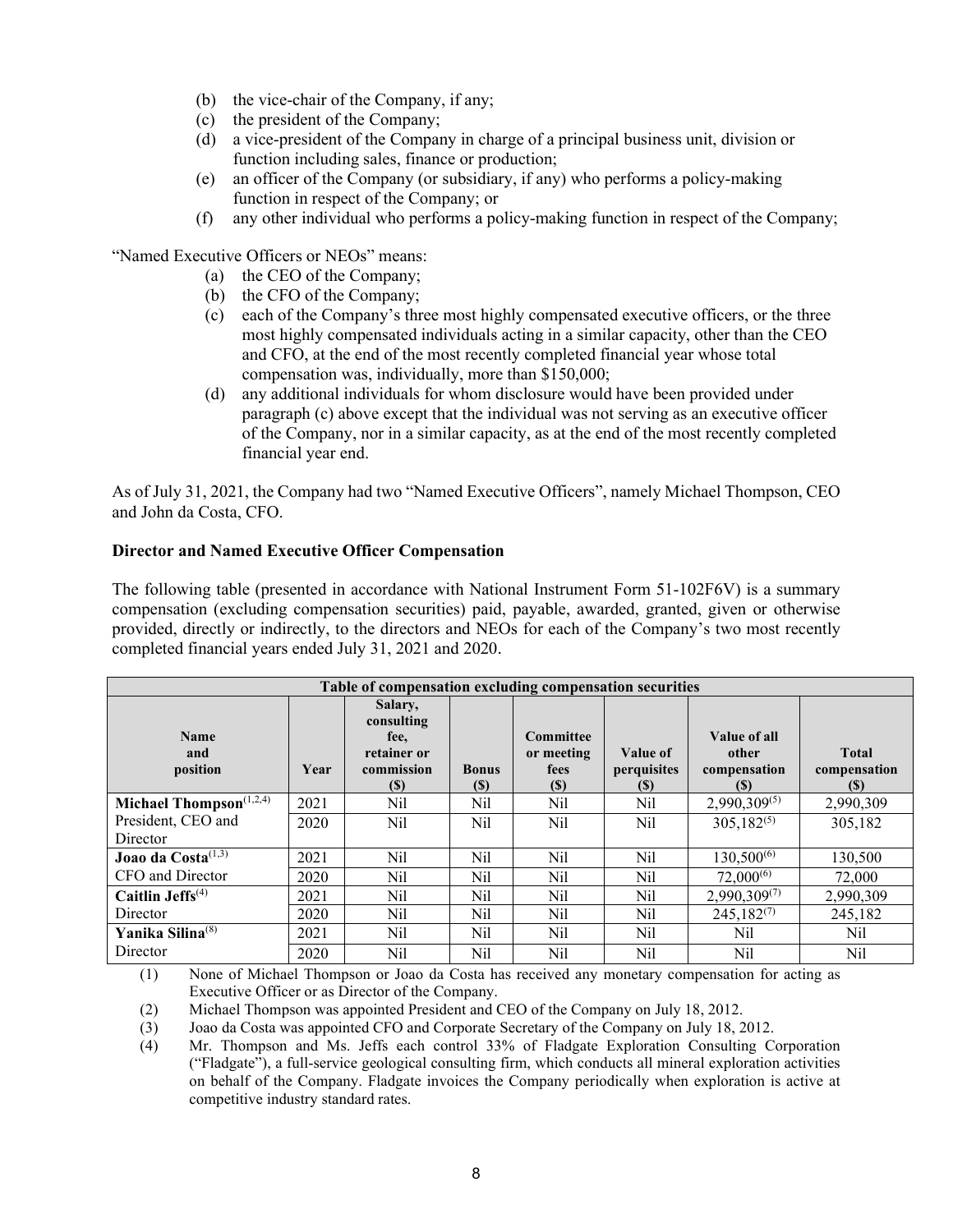- (5) Other compensation includes \$2,862,809 (2020 \$245,182) paid or accrued to Fladgate for exploration work done on the Company's Huronian property. Additional \$127,500 were paid to Fairtide Ventures ("Fairtide") for management fees. Fairtide is jointly controlled by Mr. Thompson and Ms. Jeffs. During the year ended July 31, 2020, other compensation included \$60,000 paid to 1796795 Ontario Inc. (dba Flyrock Capital) of which Mr. Thompson is sole owner.
- (6) Other compensation includes \$130,500 (2020 \$72,000) in consulting, administrative, and accounting fees paid to Da Costa Management Corp. of which Mr. da Costa is sole owner.
- (7) Other compensation includes \$2,862,809 (2020 \$245,182) paid or accrued to Fladgate. Additional \$127,500 were paid to Fairtide Ventures ("Fairtide") for management fees.
- (8) Ms. Silina is an employee of Da Costa Management Corp.

# **External Management Companies**

Mr. da Costa and Ms. Silina provide their services through Da Costa Management Corp. (a company owned and controlled by Mr. da Costa). Da Costa Management Corp. provides consulting, administrative, and accounting services to the Company at a rate of \$12,500 per month.

Mr. Thompson provides his management services through Fairtide Ventures, a private company jointly controlled by Mr. Thompson and Ms. Jeffs. Fairtide provides management services at a rate of \$12,500 per month.

Mr. Thompson and Ms. Jeffs each control 33% of Fladgate Exploration Consulting Corporation, a fullservice geological consulting firm with over 30 employees/contractors, which conducts all mineral exploration activities on behalf of the Company. Fladgate invoices the Company periodically when exploration is active at competitive industry standard rates.

## **Stock Options and Other Compensation Securities**

The following table discloses all compensation securities granted or issued to each NEO and director by the Company in the financial year ended July 31, 2021, for services provided or to be provided, directly or indirectly, to the Company and the total amount of compensation securities held as at the Company's financial year ended July 31, 2021.

| <b>Compensation Securities</b> |                                          |                                                                                                                          |                           |                                                            |                                                                                             |                                                                                    |                       |                                                                                                   |
|--------------------------------|------------------------------------------|--------------------------------------------------------------------------------------------------------------------------|---------------------------|------------------------------------------------------------|---------------------------------------------------------------------------------------------|------------------------------------------------------------------------------------|-----------------------|---------------------------------------------------------------------------------------------------|
| Name and position              | Type of<br>compen-<br>sation<br>security | Number of<br>compensation<br>securities,<br>number of<br>underlying<br>securities, and<br>percentage of<br>$class^{(1)}$ | Date of issue<br>or grant | Issue,<br>conversion<br>or exercise<br>price<br><b>(S)</b> | <b>Closing price</b><br>of security or<br>underlying<br>security on<br>date of grant<br>(S) | Closing<br>price of<br>security or<br>underlying<br>security at<br>year end<br>(S) | <b>Expiry</b><br>date | Total<br>amount<br>of<br>compen-<br>sation<br>securities<br>held as at<br><b>July 31,</b><br>2021 |
| <b>Michael Thompson</b>        | Option                                   | 400,000                                                                                                                  | Jan 6, 2021               | 0.40                                                       | 0.185                                                                                       | 0.155                                                                              | Jan 6, 2026           | 1,475,000                                                                                         |
| President, CEO and<br>Director | Option                                   | 175,000                                                                                                                  | Jul 14, 2021              | 0.40                                                       | 0.17                                                                                        | 0.155                                                                              | Jul 14, 2026          | options                                                                                           |
| Joao da Costa                  | Option                                   | 100,000                                                                                                                  | Aug 11, 2020              | 0.30                                                       | 0.28                                                                                        | 0.155                                                                              | Aug 10, 2025          | 950,000                                                                                           |
| CFO and Director               | Option                                   | 300,000                                                                                                                  | Jan 6, 2021               | 0.40                                                       | 0.185                                                                                       | 0.155                                                                              | Jan 6, 2026           | options                                                                                           |
|                                | Option                                   | 150,000                                                                                                                  | Jul 14, 2021              | 0.40                                                       | 0.17                                                                                        | 0.155                                                                              | Jul 14, 2026          |                                                                                                   |
| <b>Caitlin Jeffs</b>           | Option                                   | 100,000                                                                                                                  | Aug 11, 2020              | 0.30                                                       | 0.28                                                                                        | 0.155                                                                              | Aug 10, 2025          | 675,000                                                                                           |
| Director                       | Option                                   | 150,000                                                                                                                  | Jan 6, 2021               | 0.40                                                       | 0.185                                                                                       | 0.155                                                                              | Jan 6, 2026           | options                                                                                           |
|                                | Option                                   | 75,000                                                                                                                   | Jul 14, 2021              | 0.40                                                       | 0.17                                                                                        | 0.155                                                                              | Jul 14, 2026          |                                                                                                   |
| Yanika Silina                  | Option                                   | 75,000                                                                                                                   | Aug 11, 2020              | 0.30                                                       | 0.28                                                                                        | 0.155                                                                              | Aug 10, 2025          | 400,000                                                                                           |
| Director                       | Option                                   | 150,000                                                                                                                  | Jan 6, 2021               | 0.40                                                       | 0.185                                                                                       | 0.155                                                                              | Jan 6, 2026           | options                                                                                           |
|                                | Option                                   | 75,000                                                                                                                   | Jul 14, 2021              | 0.40                                                       | 0.17                                                                                        | 0.155                                                                              | Jul 14, 2026          |                                                                                                   |

(1) The numbers indicated represent the number of options and the same number of Common Shares underlying the related options.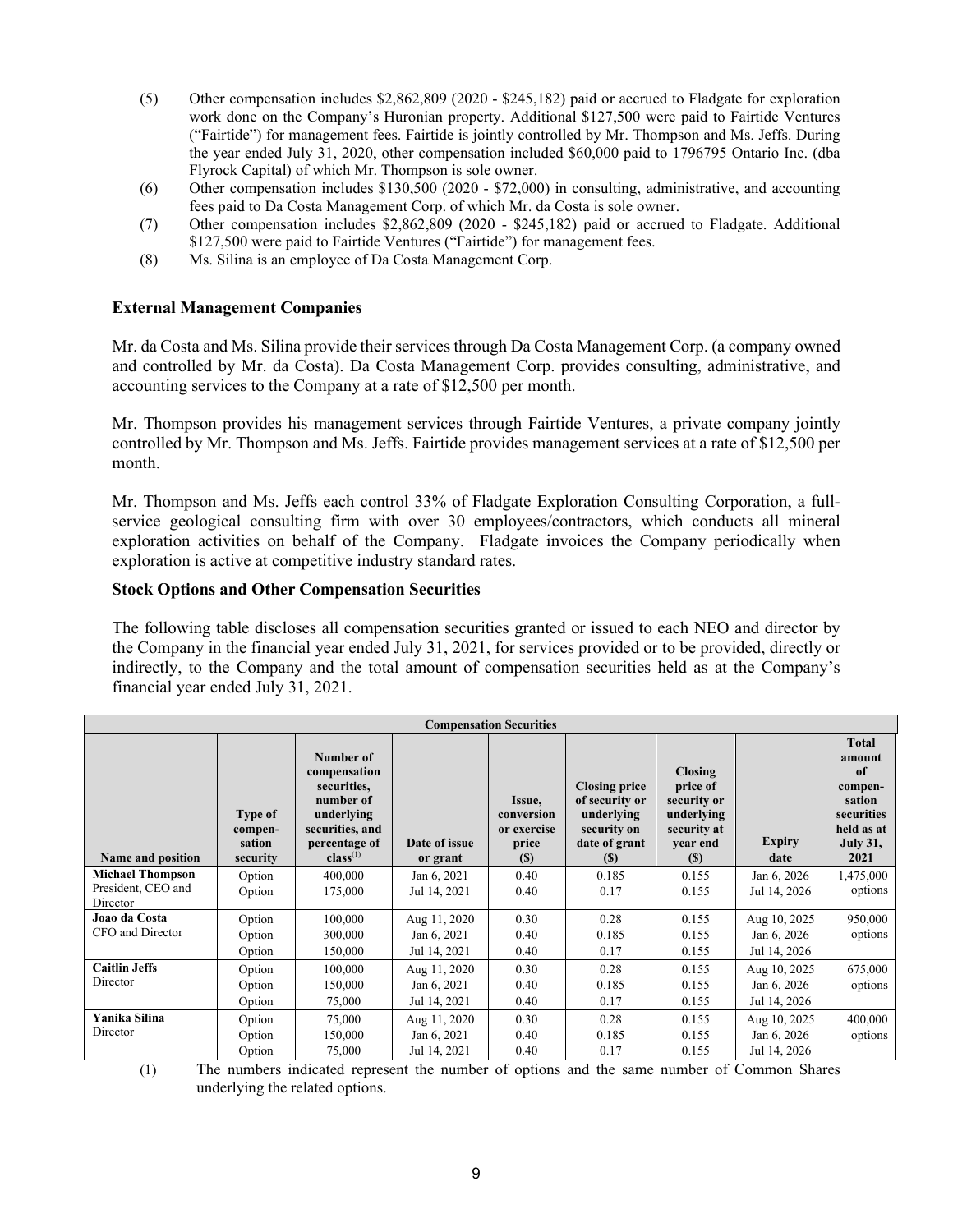No compensation security has been repriced, cancelled and replaced, had its term extended, or otherwise been materially modified during the year ended July 31, 2021, including the original and modified terms.

The compensation securities listed above have no restrictions or conditions for converting, exercising or exchanging.

No NEO or director of the Company exercised any compensation security during the financial year ended July 31, 2021.

## **Employment, Consulting and Management Agreements**

The Company does not have any contracts, agreements, plans or arrangements that provide for payments to a director or NEO at, following, or in connection with any termination (whether voluntary, involuntary or constructive), resignation, retirement, a change in control of the Company or a change in an NEO's responsibilities.

## **Oversight and Description of Director and Named Executive Officer Compensation**

The objective of the Company's compensation program is to compensate the executive officers for their services to the Company at a level that is both in line with the Company's fiscal resources and competitive with companies at a similar stage of development.

The Company compensates its executive officers based on their skill, qualifications, experience level, level of responsibility involved in their position, the existing stage of development of the Company, the Company's resources, industry practice and regulatory guidelines regarding executive compensation levels.

The Board has implemented three levels of compensation to align the interests of the executive officers with those of the shareholders. First, executive officers may be paid a monthly consulting fee or salary. Second, the Board may award executive officers long term incentives in the form of stock options. Finally, the Board may award cash or share bonuses for exceptional performance that results in a significant increase in shareholder value. The Company does not provide pension or other benefits to the executive officers. The Company does not have pre-existing performance criteria or objectives. All significant elements of compensation awarded to, earned by, paid or payable to NEOs are determined by the Company on a subjective basis. The Company has not used any peer group to determine compensation for its directors and NEO.

The Board has the responsibility to administer compensation policies related to executive management of the Company, including option-based awards. The Board has approved the Stock Option Plan pursuant to which the Board has granted stock options to executive officers. The Stock Option Plan provides compensation to participants and an additional incentive to work toward long-term company performance. The Stock Option Plan has been and will be used to provide share purchase options which are granted in consideration of the level of responsibility of the executive as well as his or her impact and/or contribution to the longer-term operating performance of the Company. In determining the number of options to be granted to the executive officers, the Board takes into account the number of options, if any, previously granted to each executive officer and the exercise price of any outstanding options to ensure that such grants are in accordance with the policies of the Exchange, and closely align the interests of the executive officers with the interests of shareholders.

Compensation for the most recently completed financial year should not be considered an indicator of expected compensation levels in future periods. All compensation is subject to and dependent on the Company's financial resources and prospects.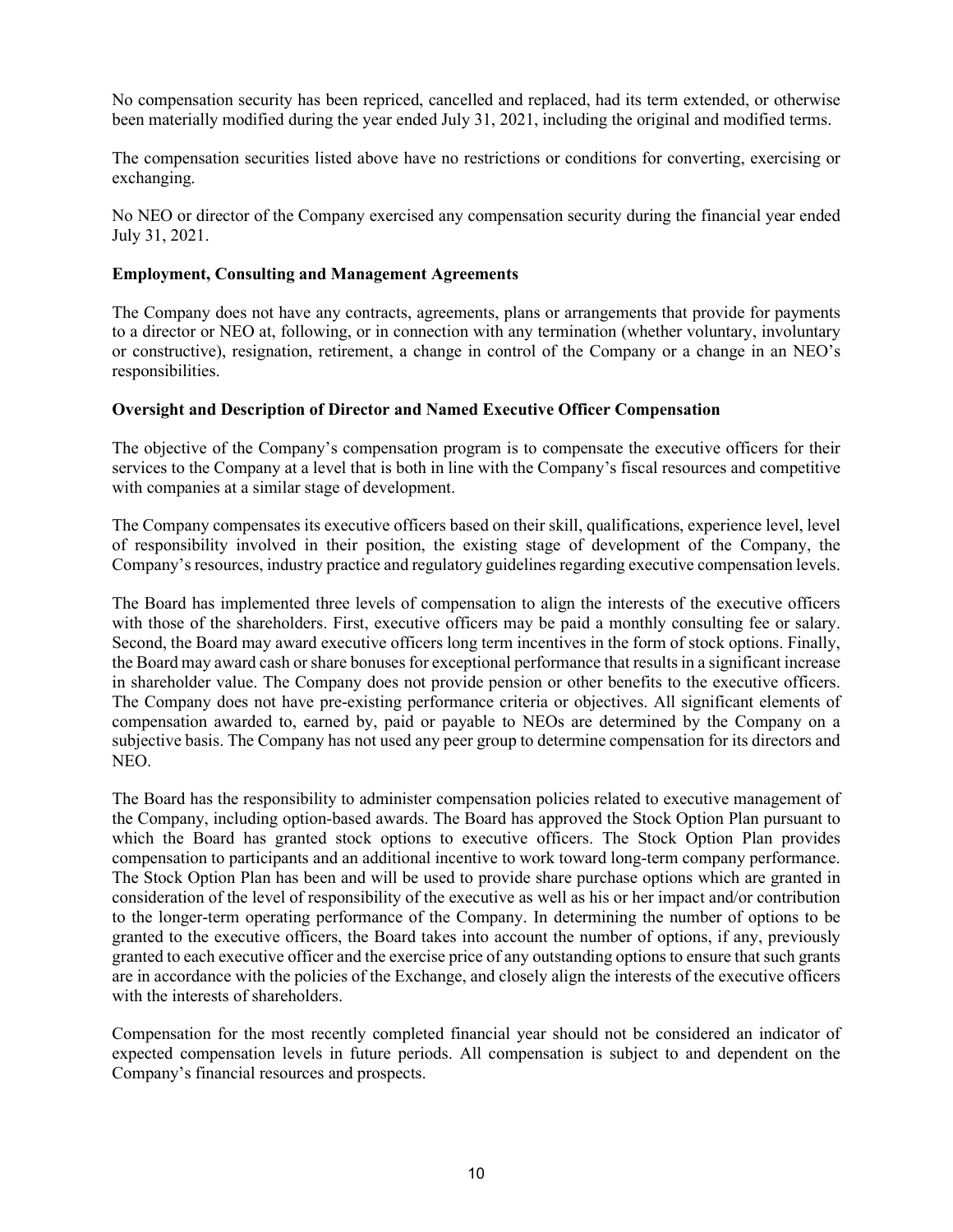#### **Pension Arrangements**

The Company does not have any pension or retirement plan which is applicable to the NEOs or directors. The Company has not provided compensation, monetary or otherwise, to any person who now or previously has acted as an NEO of the Company, in connection with or related to the retirement, termination or resignation of such person, and the Company has provided no compensation to any such person as a result of a change of control of the Company.

## **SECURITIES AUTHORIZED FOR ISSUANCE UNDER EQUITY COMPENSATION PLANS**

The only equity compensation plan that the Company has in place is a stock option plan (the "**Plan**"). The Plan was established to provide an incentive to qualified parties to increase their proprietary interest in the Company and thereby encourage their continuing association with the Company. The Plan is administered by the directors of the Company and it provides that options will be issued pursuant to option agreements with directors, officers, employees or consultants of the Company. The Plan provides that the number of Common Shares issuable thereunder, less any Common Shares reserved for issuance under share options granted under established or proposed share compensation agreements, may not exceed 10% of the total number of issued and outstanding Common Shares at the date of grant. Under the Plan, options may expire on a date which is no more than five years after the issuance of such option.

The following table sets forth securities of the Company that are authorized for issuance under equity compensation plans as at the end of the Company's most recently completed fiscal year:

| <b>Plan Category</b>                                                   | Number of securities to<br>be issued upon exercise of<br>outstanding options,<br>warrants and rights<br>(a) | Weighted-average exercise<br>price of outstanding<br>options, warrants and<br>rights<br>(b) | <b>Number of securities</b><br>remaining available for<br>future issuance under<br>equity compensation plans<br>(excluding securities<br>reflected in column (a))<br>(c) |
|------------------------------------------------------------------------|-------------------------------------------------------------------------------------------------------------|---------------------------------------------------------------------------------------------|--------------------------------------------------------------------------------------------------------------------------------------------------------------------------|
| <b>Equity compensation plans</b><br>approved by securityholders        | 4,000,000                                                                                                   | \$0.25                                                                                      | 3,778,036                                                                                                                                                                |
| <b>Equity compensation plans</b><br>not approved by<br>securityholders | Nil                                                                                                         | n/a                                                                                         | Nil                                                                                                                                                                      |
| <b>Total</b>                                                           | 4,000,000                                                                                                   | \$0.25                                                                                      | 3,778,036                                                                                                                                                                |

## **INDEBTEDNESS OF DIRECTORS AND EXECUTIVE OFFICERS**

No director, executive officer, employee or former director, executive officer or employee of the Company was indebted to the Company as at the date hereof or at any time during the most recently completed financial year of the Company. None of the proposed nominees for election as a director of the Company, or any associate of any director, executive officer or proposed nominee, was indebted to the Company as at the date hereof or at any time during the most recently completed financial year of the Company.

The Company has not provided any guarantees, support agreements, letters of credit or other similar arrangement or understanding for any indebtedness of any of the Company's directors, executive officers, proposed nominees for election as a director, or associates of any of the foregoing individuals as at the date hereof or at any time during the most recently completed financial year of the Company.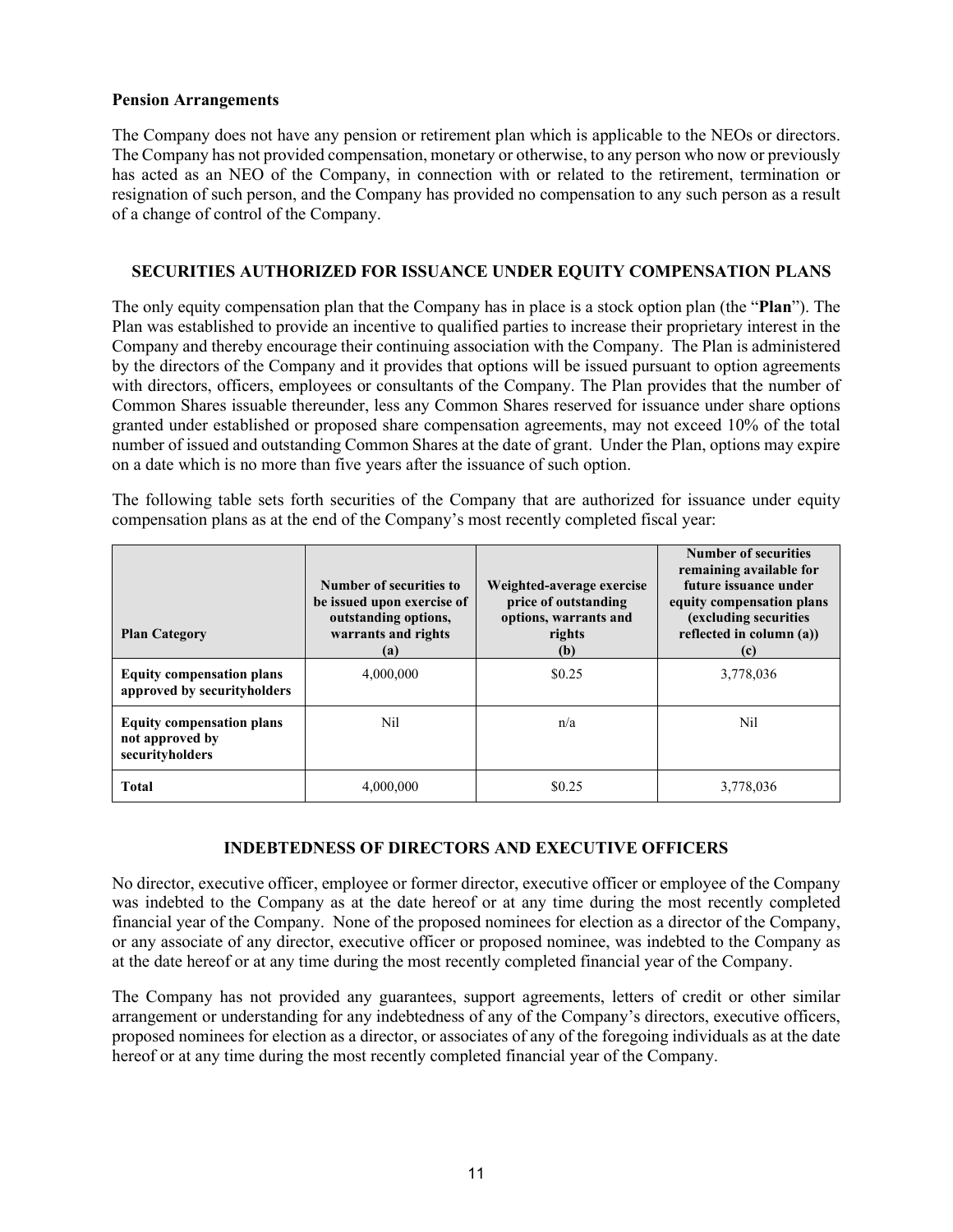#### **INTEREST OF INFORMED PERSONS IN MATERIAL TRANSACTIONS**

An "informed person" means: (a) a director or executive officer of the Company; (b) a director or executive officer of a person or company that is itself an informed person or subsidiary of the Company; (c) any person or company who beneficially owns, directly or indirectly, voting securities of the Company or who exercises control or direction over voting securities of the Company or a combination of both carrying more than 10% of the voting rights other than voting securities held by the person or a company as underwriter in the course of a distribution; and (d) the Company itself, if and for so long as it has purchased, redeemed or otherwise acquired any of its shares.

Since the commencement of the Company's most recently completed financial year, no informed person of the Company, nominee for director or any associate or affiliate of an informed person or nominee, had any material interest, direct or indirect, in any transaction or any proposed transaction which has materially affected or would materially affect the Company.

## **APPOINTMENT OF AUDITOR**

Management recommends that Shareholders vote to appoint Dale Matheson Carr-Hilton Labonte LLP, ("**DMCL**") with its office at Suite 1500, 1140 West Pender Street, Vancouver, BC V6E 4G1, as auditors for the Company for the ensuing year and to authorize the directors to fix their remuneration. Unless otherwise instructed, the proxies given pursuant to this solicitation will be voted for the appointment of DMCL as the auditors of the Company to hold office for the ensuing year and to authorize the directors to fix their remuneration. See "External Auditor Service Fees" under "Audit Committee and Relationship with Auditor".

## **CORPORATE GOVERNANCE**

## **General**

National Instrument 58-101 *Disclosure of Corporate Governance Practices* ("**NI 58-101**") requires issuers to disclose the corporate governance practices that they have adopted according to guidance provided pursuant to National Policy 58-201 *Corporate Governance Guidelines* ("**NP 58-201**").

The Board believes that sound corporate governance practices are essential to the effective, efficient and prudent operation of the Company and for the enhancement of shareholder value. The Canadian Securities Administrators (the "**CSA**") have adopted NP 58-201, which provides non-prescriptive guidelines on corporate governance practices for reporting issuers. In addition, the CSA have implemented NI 58-101, which prescribes certain disclosure by reporting issuers of its corporate governance practices.

Pursuant to the requirements of NI 58-101, the Company is required to provide disclosure in this Information Circular of its corporate governance practices in accordance with Form 58-101F1, which are as follows.

## **Board of Directors**

Directors are considered to be independent if they have no direct or indirect material relationship with the Company*.* A "material relationship" is a relationship which could, in the view of the Company's Board, be reasonably expected to interfere with the exercise of a director's independent judgment.

During the fiscal year ended July 31, 2021, Caitlin Jeffs and Yanika Silina were independent members of the Board of Directors of the Company.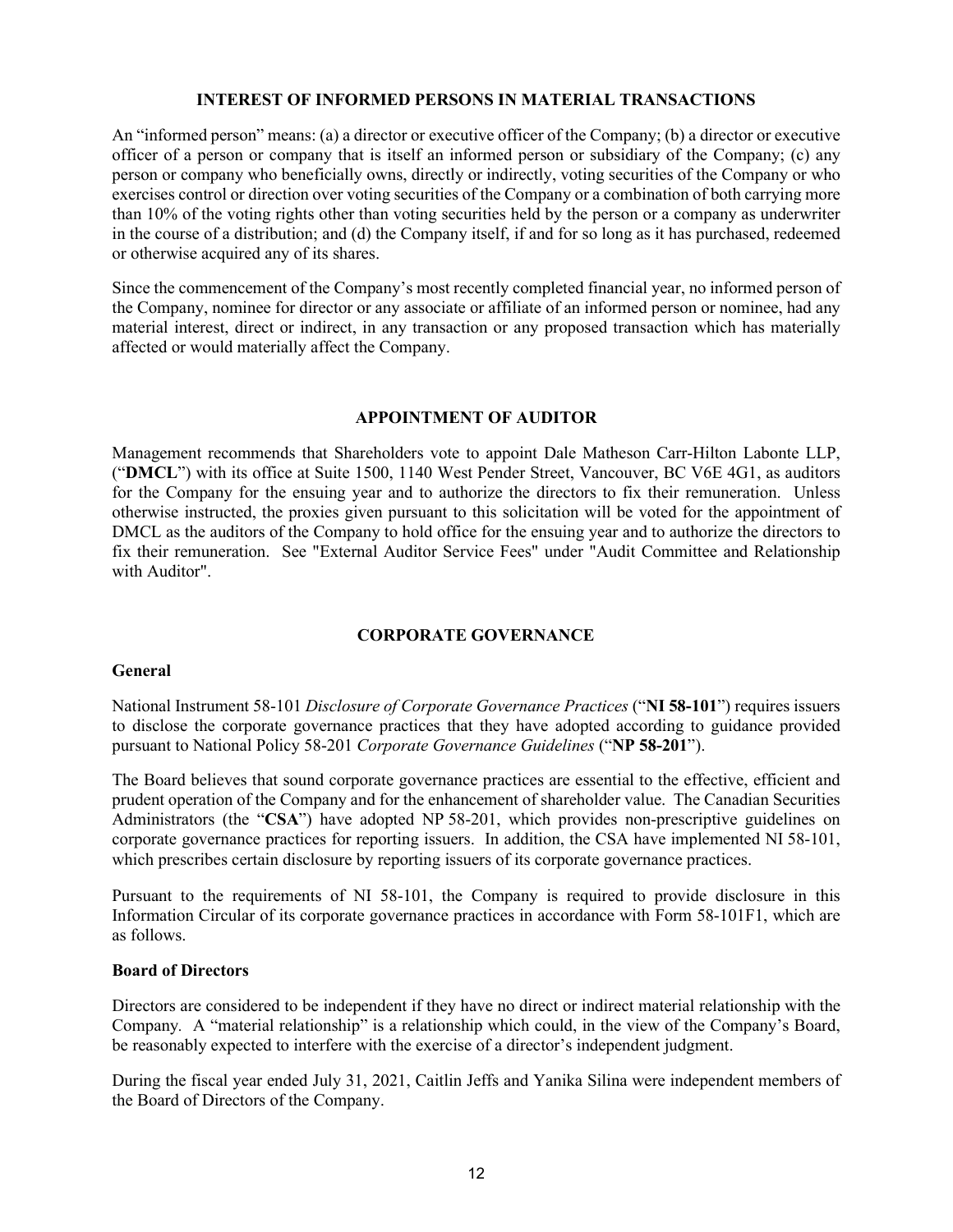During the most recently completed financial year ended July 31, 2021, there were a minimum of two Board meetings and if a meeting could not be convened, business was conducted by resolution and the unanimous consent of the directors of the Company.

# **Directorships**

| <b>Name of Director</b> | Names of Other Reporting Issuers of which the Director is a<br><b>Director</b>                        |
|-------------------------|-------------------------------------------------------------------------------------------------------|
| Michael Thompson        | Red Metal Resources Ltd.                                                                              |
| Caitlin Jeffs           | Red Metal Resources Ltd., TomaGold Corp.                                                              |
| Joao da Costa           | Red Metal Resources Ltd., Triton Emission Solutions Inc., Live Current<br>Media Inc., Cell MedX Corp. |
| Yanika Silina           | Cell MedX Corp.                                                                                       |

The participation of the directors in other reporting issuers is described in the following table:

## **Orientation and Continuing Education**

When new directors are appointed, they receive orientation, commensurate with their previous experience, on the Company's properties and on director responsibilities.

Board meetings may also include presentations by the Company's management and employees to give the directors additional insight into the Company's business. In addition, management of the Company makes itself available for discussions with all Board members.

## **Ethical Business Conduct**

The Board has found that the fiduciary duties placed on individual directors by the Company's governing corporate legislation and the common law and the restrictions placed by applicable corporate legislation on an individual director's participation in decisions of the Board in which the director has an interest have been sufficient to ensure that the Board operates independently of management and in the best interests of the Company.

## **Nomination of Directors**

The Board does not have a nominating committee. Functions that would be carried out by a nominating committee are currently performed by the Board as a whole with input from management.

Upon nomination of a director, the Board and management of the Company consider the size of the Company, its history and its future goals and objectives when deciding the number of directors to recommend for election at the annual general meeting of shareholders. Further, also considered is the number of Board members that would be required to effectively carry out the duties and responsibilities of the Board while maintaining a diversity of views and experience. However, if there is a change in the number of directors required to effect the smooth operations of the Company, this policy will be reviewed.

## **Other Board Committees**

During its fiscal year ended July 31, 2021, and subsequent to the year ended July 31, 2021, the Board had no Committees other than the Audit Committee.

## **Assessments**

The Board monitors the adequacy of information given to directors, communication between the Board and management, and the strategic direction and processes of the Board and committees.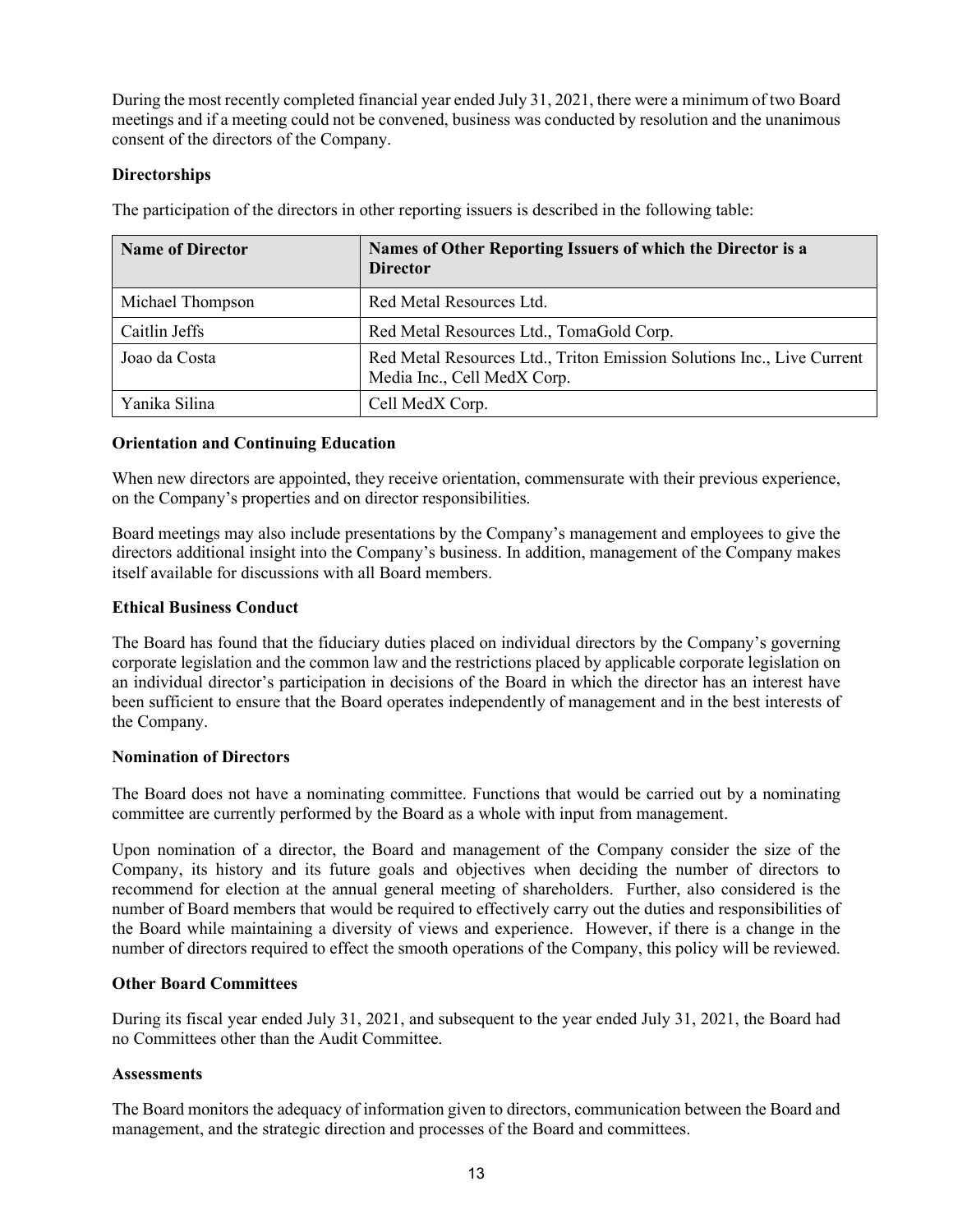### **Nomination and Assessment**

The Board determines new nominees to the Board, although a formal process has not been adopted. The nominees are generally the result of recruitment efforts by the Board members, including both formal and informal discussions among Board members and the President and Chief Executive Officer. The Board monitors but does not formally assess the performance of individual Board members or committee members or their contributions.

## **Expectations of Management**

The Board expects management to operate the business of the Company in a manner that enhances shareholder value and is consistent with the highest level of integrity. Management is expected to execute the Company's business plan and to meet performance goals and objectives.

## **AUDIT COMMITTEE AND RELATIONSHIP WITH AUDITOR**

National Instrument 52-110 of the Canadian Securities Administrators ("**NI 52-110**") requires the Company, as a venture issuer, to disclose annually in its Information Circular certain information concerning the constitution of its audit committee (the "**Audit Committee**") and its relationship with its independent auditors, as set forth in the following.

#### **Charter**

The Company has adopted a charter (the "**Charter**") of the Audit Committee of the Board, which is attached as Schedule A to this Information Circular.

#### **Composition**

During the fiscal year ended July 31, 2021, the following directors were the members of the Audit Committee:

| <b>Members</b>   | Independent $(1)$ | Financially Literate $(1)$ |
|------------------|-------------------|----------------------------|
| Caitlin Jeffs    | Yes               | Yes                        |
| Yanika Silina    | Yes               | Yes                        |
| Michael Thompson | No.               | Yes                        |

(1) As defined by NI 52-110.

## **Relevant Education and Experience**

## *Ms. Jeffs*

Ms. Jeffs obtained a BSc (Honours) – Geology from the University of British Columbia, BC in 2002.

#### *Mr. Thompson*

Mr. Thompson obtained a BSc (Honours) – Geology from the University of Toronto, Ontario in 1997.

#### *Ms. Silina*

Ms. Silina received her Diploma in Management Studies in 2011 and her CPA, CMA designation in 2015.

## **Audit Committee Oversight**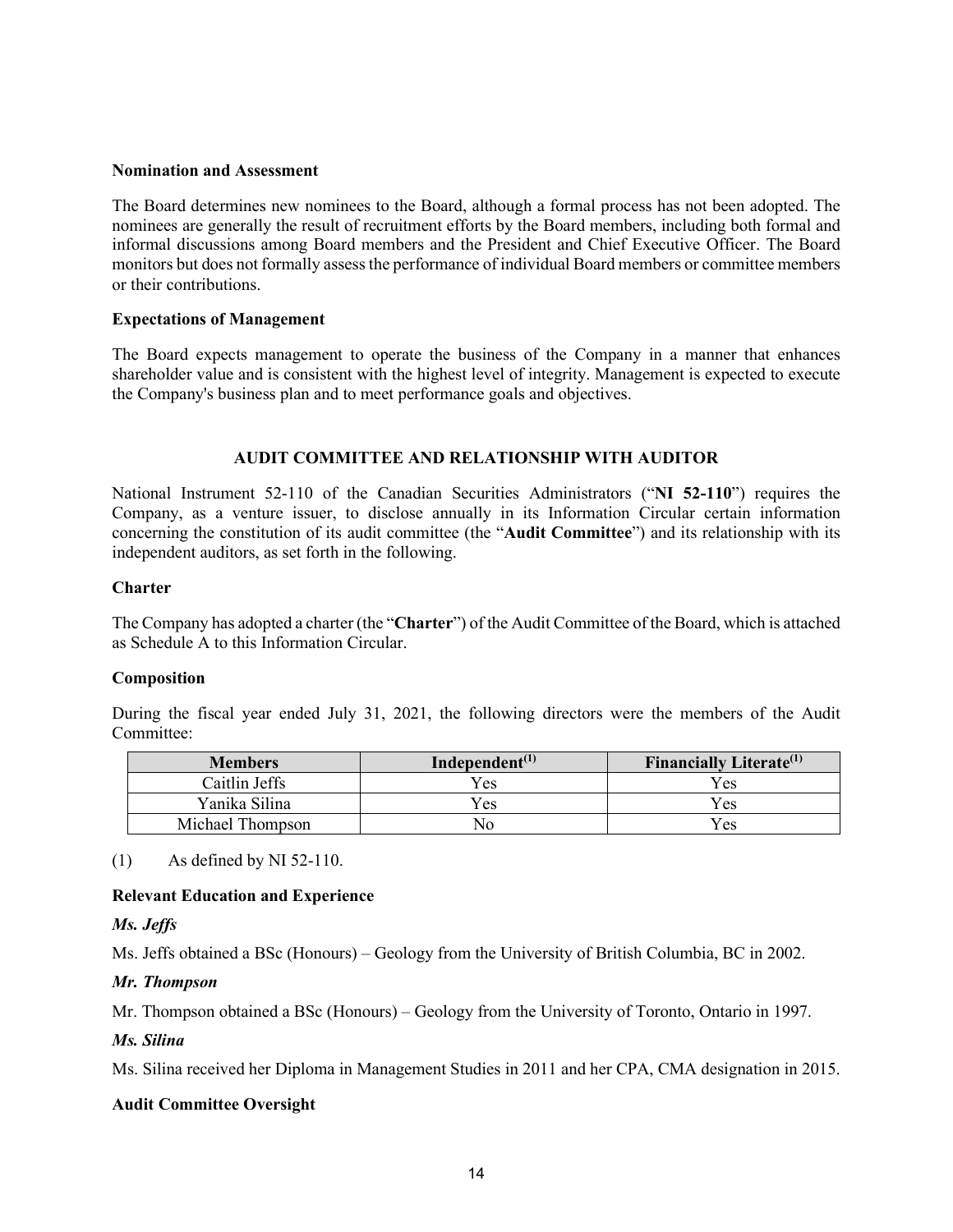At no time since the commencement of the Company's most recently completed financial year was a recommendation of the Audit Committee to nominate or compensate an external auditor not adopted by the Board of Directors.

# **Pre-Approval Policies and Procedures**

The Audit Committee has adopted specific policies and procedures for the engagement of non*-*audit services as described in the Company's Audit Committee Charter.

# **Reliance on Certain Exemptions**

At no time since the commencement of the Company's most recently completed financial year has the Company relied on the exemption in Section 2.4 of NI 52-110 *(De Minimis Non-Audit Services)*, or an exemption from NI 52-110, in whole or in part, granted under Part 8 of NI 52-110.

## **External Auditor Service Fees**

The Audit Committee has reviewed the nature and amount of the non*-*audited services provided by the Company`s auditors to the Company to ensure auditor independence. Fees incurred for audit and non*-*audit services in the last two fiscal years are outlined in the following table:

| <b>Nature of Services</b>                      | <b>Fees Paid to Auditor During the</b><br>Year Ended July 31, 2021 | <b>Fees Paid to Auditor During the</b><br>Year Ended July 31, 2020 |
|------------------------------------------------|--------------------------------------------------------------------|--------------------------------------------------------------------|
| Audit Fees $^{(1)}$                            | \$18,665                                                           | \$13,361                                                           |
| Audit-Related Fees <sup><math>(2)</math></sup> |                                                                    |                                                                    |
| Tax $Fees^{(3)}$                               | \$1,400                                                            | \$1,000                                                            |
| All Other Fees <sup>(4)</sup>                  |                                                                    |                                                                    |
| Total                                          | \$20,065                                                           | \$14,361                                                           |

- (1) "Audit Fees" include fees necessary to perform the annual audit of the Company's financial statements. Audit Fees include fees for review of tax provisions and for accounting consultations on matters reflected in the financial statements. Audit Fees also include audit or other attest services required by legislation or regulation, such as comfort letters, consents, reviews of securities filings and statutory audits.
- (2) "Audit-Related Fees" include services that are traditionally performed by the auditor. These audit-related services include employee benefit audits, due diligence assistance, accounting consultations on proposed transactions, internal control reviews and audit or attest services not required by legislation or regulation.
- (3) "Tax Fees" include fees for all tax services other than those included in "Audit Fees" and "Audit-Related Fees". This category includes fees for tax compliance, tax planning and tax advice. Tax planning and tax advice includes assistance with tax audits and appeals, tax advice related to mergers and acquisitions, and requests for rulings or technical advice from tax authorities.
- (4) "All Other Fees" include all other non-audit services.

# **Exemption in Section 6.1 of NI 52-110**

The Company is relying on the exemption in Section 6.1 of NI 52-110 from the requirement of Parts 3 (Composition of the Audit Committee) and 5 (Reporting Obligations).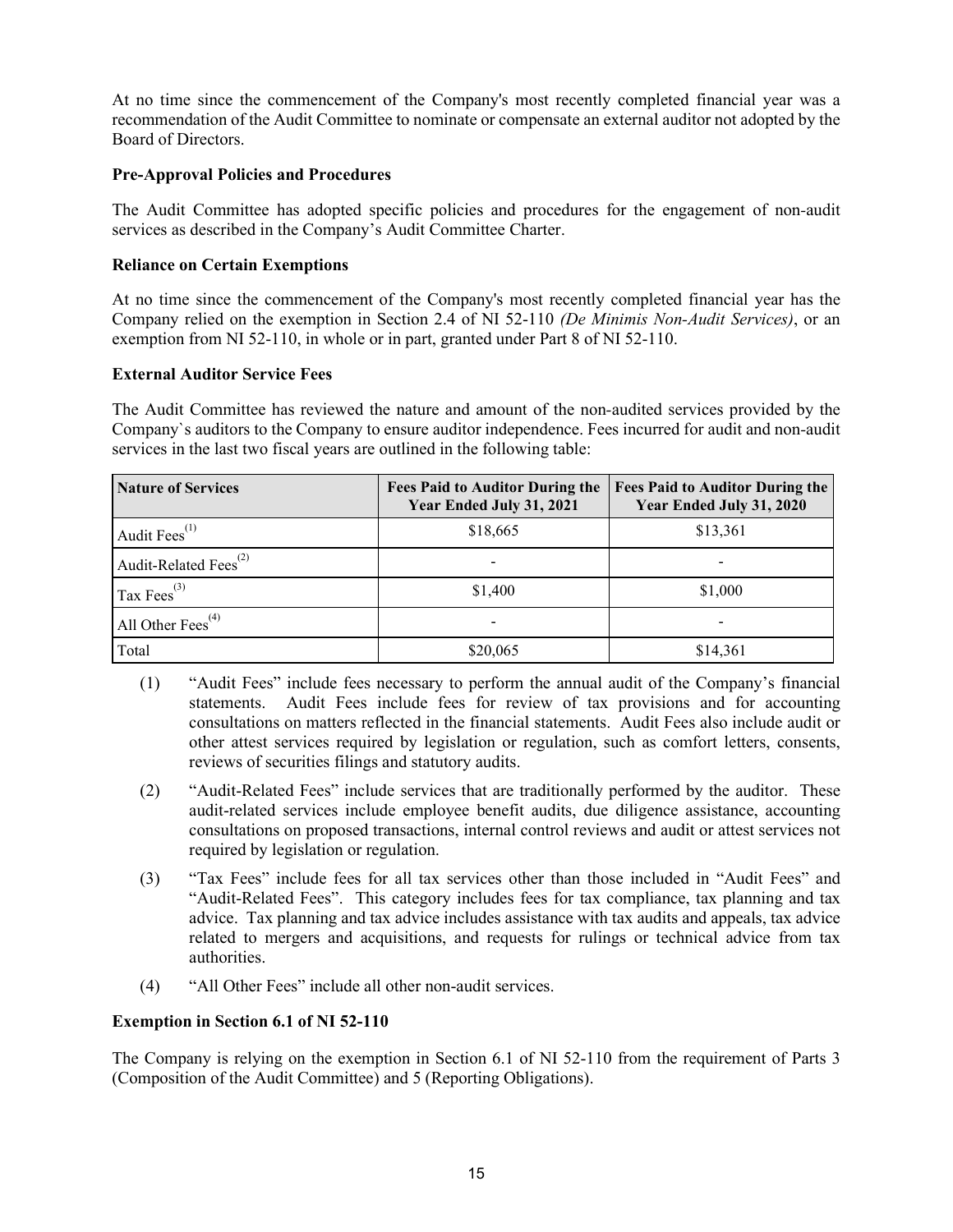## **PARTICULARS OF MATTERS TO BE ACTED UPON**

## **APPROVAL OF STOCK OPTION PLAN**

### **Confirmation of Stock Option Plan**

The Company received shareholder approval on December 8, 2020, regarding the Company's existing stock option plan (the "**Plan**"), which Plan is a "rolling" stock option plan whereby a maximum of 10% of the issued shares of the Company, from time to time, may be reserved for issuance pursuant to the exercise of options. The TSX-V requires listed companies that have "rolling" stock option plans in place receive shareholder approval of such plans on a yearly basis at the Company's Annual General Meeting. Accordingly, Shareholders will be asked at the Meeting to ratify and approve the Plan.

The purpose of the Plan is to provide certain directors, officers and key employees of, and other key persons who provide services to the Company with an opportunity to purchase Common Shares of the Company and benefit from any appreciation in the value of the Company's Common Shares. This incentive will provide a golden opportunity for these individuals to contribute to the future success and prosperity of the Company, thus enhancing the value of the Common Shares for the benefit of all the Shareholders and increasing the ability of the Company and its subsidiaries to attract and retain skilled and motivated individuals in the service of the Company.

As permitted by the policies of the TSX-V, the Plan provides for a floating maximum limit of 10% of the outstanding Common Shares. As at November 5, 2021, the floating maximum available under the Plan represents 7,778,036 Common Shares, of which 4,000,000 are issued and 3,778,036 are reserved and available for issuance under the Plan.

Under the Plan, the option price must not be less than the exercise price permitted by the TSX-V. The current policies of the TSX-V state that the option price must not be less than the closing prices of the Common Shares listed on the TSX-V on the day immediately preceding the date of grant, less the applicable discount permitted by the policies of the TSX-V. An option must be exercised within a period of five years from the date of grant. Within this five-year period, the Board may determine the limitation period during which an option may be exercised. Any amendment to the Plan requires the approval of the TSX-V and may require disinterested shareholder approval.

The material terms of the Plan are as follows:

- 1. The term of any options granted under the Plan will be fixed by the Board at the time such options are granted, provided that options will not be permitted to exceed a term of five years.
- 2. The exercise price of any options granted under the Plan will be determined by the Board, in its sole discretion, and shall not be less than the closing market price of the Company's Common Shares the day on which the directors grant such options, less any discount as permitted by the TSX-V.
- 3. No vesting requirements will apply to options granted under the Plan other than as required by TSX-V policies; however, if options are granted at an exercise price which is less than the closing market price, each such option will be subject to a four-month hold period, commencing from the date of grant.
- 4. All options will be non-assignable and non-transferable.
- 5. No more than (i) 5% of the issued Common Shares may be granted to any one individual in any 12-month period, unless disinterested shareholder approval is obtained; (ii) 2% of the issued Common Shares may be granted to any one consultant, in any 12-month period; and (iii) 2% of the issued Common Shares, in aggregate, may be granted to all persons retained to provide investor relations activities in any 12-month period.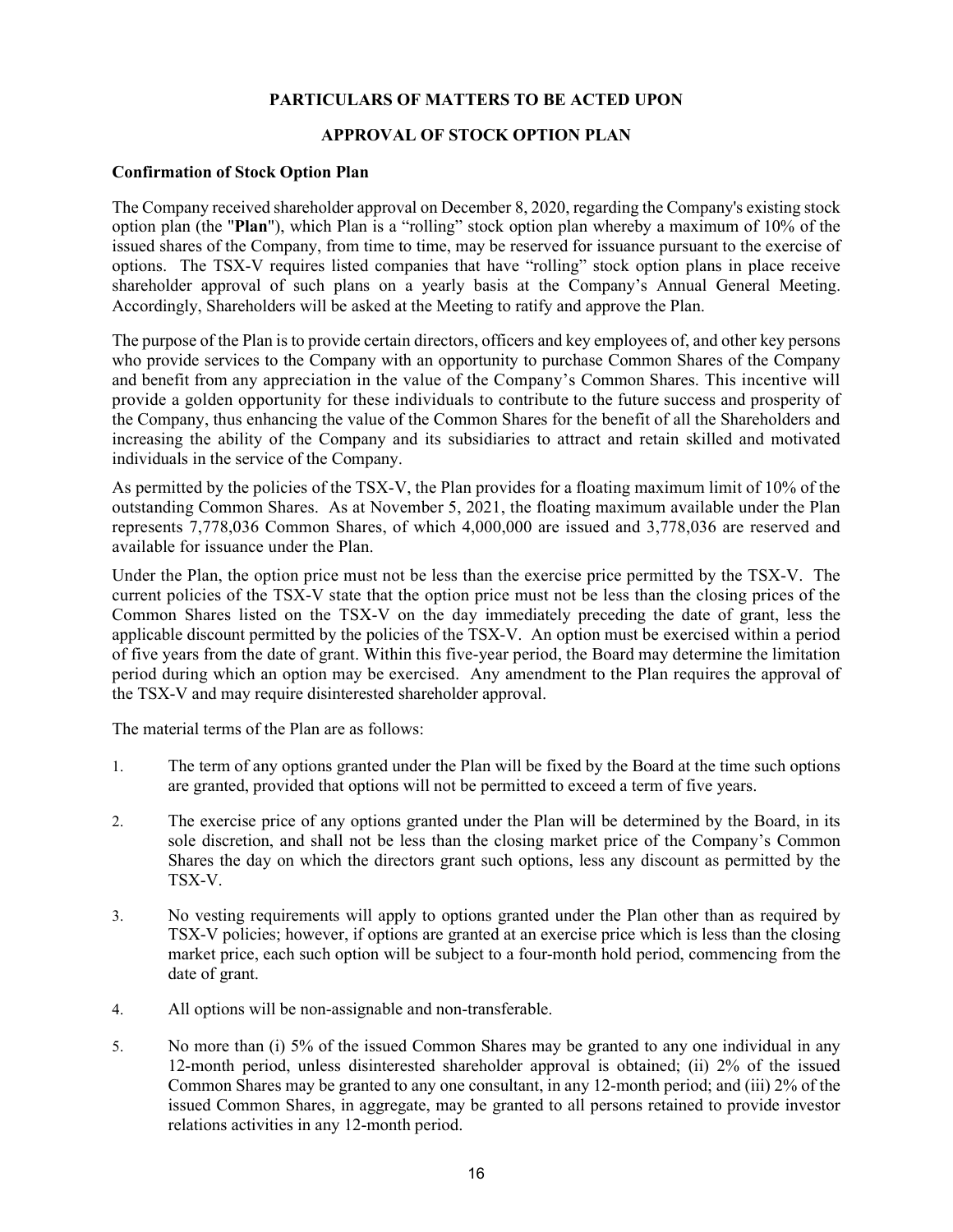- 6. Disinterested shareholder approval must be obtained for (i) any reduction in the exercise price of an outstanding option, if the option holder is an insider; (ii) any grant of options to insiders, within a 12-month period, exceeding 10% of the Company's issued Common Shares; and (iii) any grant of options to any one individual, within a 12-month period, exceeding 5% of the Company's issued Common Shares.
- 7. Options will be reclassified in the event of any consolidation, subdivision, conversion or exchange of the Company's Common Shares.
- 8. Any options granted to any Optionee who is a Director, Employee, Consultant or Management Company Employee must expire within a reasonable period following the date Optionee ceases to be in that role.

The Plan is subject to annual shareholder approval and TSX-V acceptance to its filing. Shareholders will be asked at the Meeting to consider, and if thought fit, approve an ordinary resolution ratifying and approving the Plan.

## **Shareholder Approval**

Shareholders will be asked at the Meeting to approve with or without variation the following resolution:

*"BE IT RESOLVED THAT the Company's Stock Option Plan be and is hereby ratified and approved, and that in connection therewith a maximum of 10% of the issued and outstanding common shares at the time of each grant be approved for granting as options and that the board of directors be and are hereby authorized, without further shareholder approval, to make such changes to the Stock Option Plan as may be required or approved by regulatory authorities."*

## **Other Matters**

As of the date of this Information Circular, management knows of no other matters to be acted upon at the Meeting. However, should any other matters properly come before the Meeting, the Common Shares represented by the Proxy solicited hereby will be voted on such matters in accordance with the best judgment of the persons voting the Common Shares represented by the Proxy.

## **Additional Information**

Additional information relating to the Company is available through the Company's profile on the SEDAR website at www.sedar.com.

Financial information on the Company is provided in the Company's audited financial statements and management's discussion and analysis of the most recently completed financial year ended July 31, 2021. Copies of the Company's financial statements and management's discussion and analysis may be obtained upon request from the Company to the attention of: John da Costa at Suite 820 – 1130 West Pender Street, Vancouver, British Columbia V6E 4A4, telephone: (604) 648-0528, up to the date of the Meeting.

## **Directors' Approval**

The Board of Directors of the Company has approved the contents of this Information Circular and its distribution to each shareholder who is entitled to receive notice of the Meeting.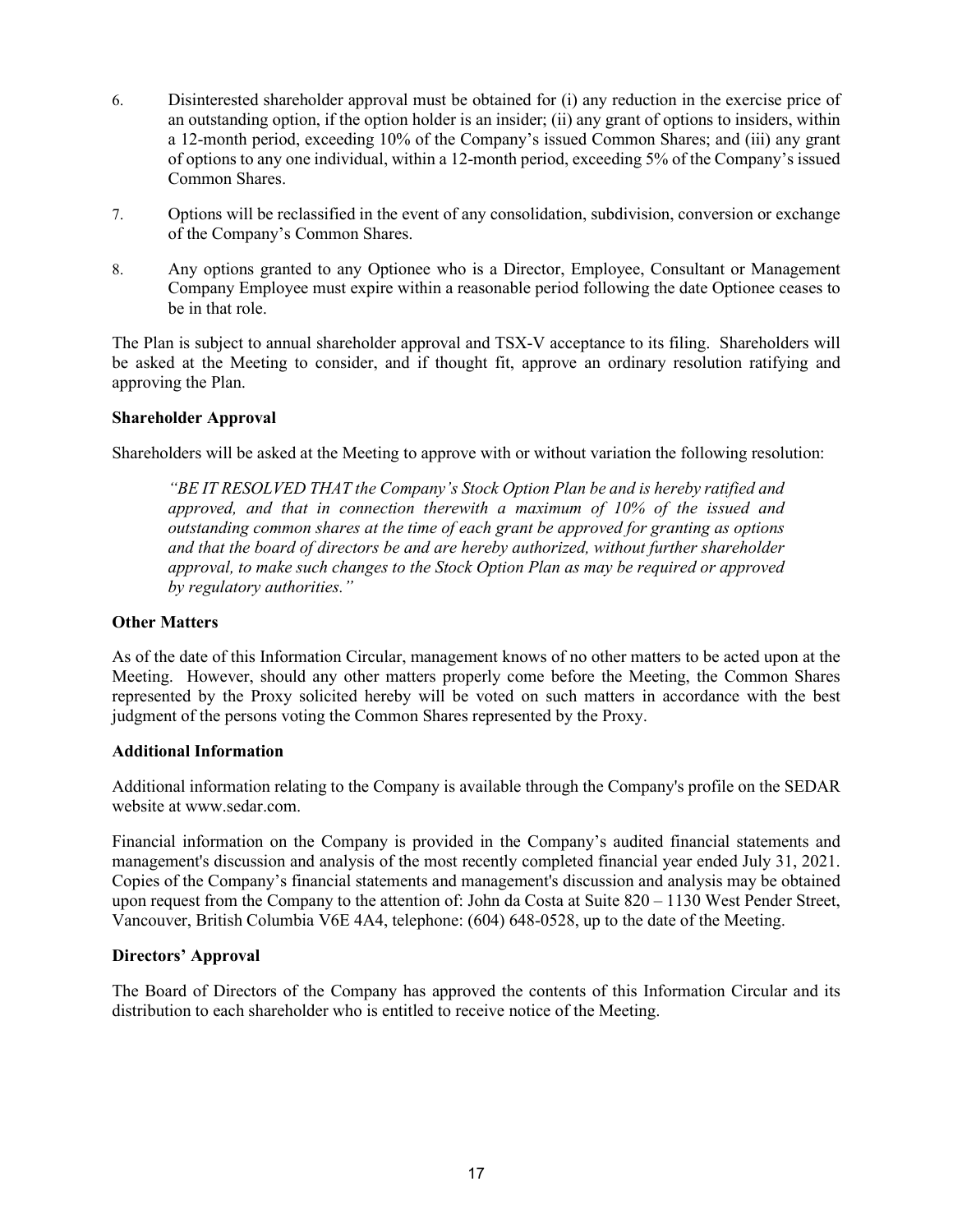## **CERTIFICATION**

Where information contained in this Information Circular rests specifically within the knowledge of a person other than the Company, the Company has relied upon information furnished by such person.

The foregoing contains no untrue statement of material fact and does not omit to state a material fact that is required to be stated or that is necessary to make a statement not misleading in the light of the circumstances in which it was made.

Dated at Thunder Bay, Ontario, this 5th day of November, 2021.

/s/"*Michael Thompson*"\_\_\_\_\_\_\_\_\_\_\_\_\_\_

Michael Thompson President, CEO and Director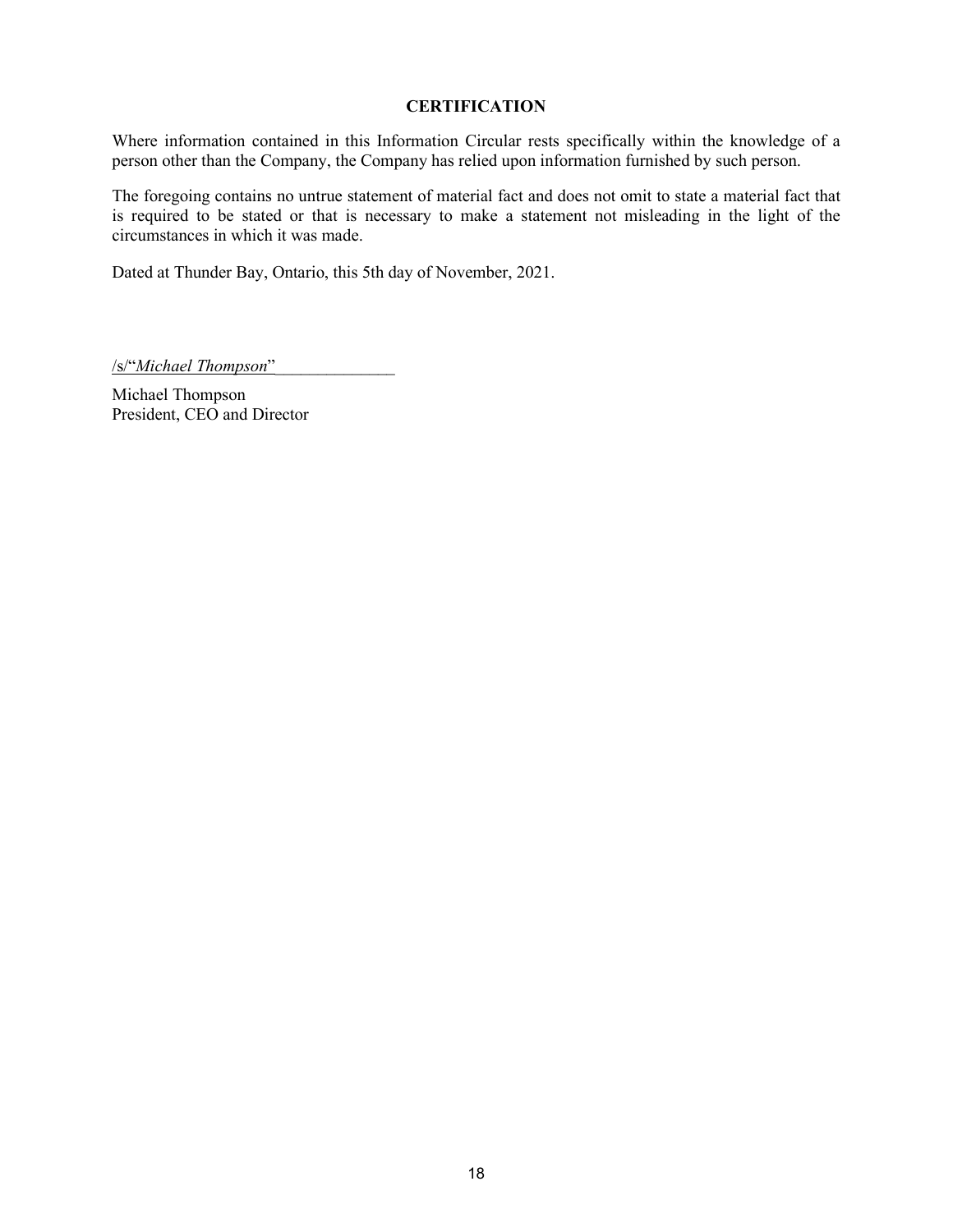#### **SCHEDULE "A"**

#### **KESSELRUN RESOURCES LTD.**  (the "**Company**")

### **AUDIT COMMITTEE CHARTER**

The audit committee's mandate and charter can be described as follows:

- 1. Each member of the Audit Committee shall be a member of the Board of Directors, in good standing, and the majority of the members of the audit committee shall be independent in order to serve on this committee.
- 2. At least one of the members of the Audit Committee shall be financially literate.
- 3. Review the Committee's charter annually, reassess the adequacy of this charter, and recommend any proposed changes to the Board of Directors. Consider changes that are necessary as a result of new laws or regulations.
- 4. The Audit Committee shall meet at least four times per year, and each time the Company proposes to issue a press release with its quarterly or annual earnings information. These meetings may be combined with regularly scheduled meetings, or more frequently as circumstances may require. The Audit Committee may ask members of the Management or others to attend the meetings and provide pertinent information as necessary.
- 5. Conduct executive sessions with the outside auditors, outside counsel, and anyone else as desired by the committee.
- 6. The Audit Committee shall be authorized to hire outside counsel or other consultants as necessary (this may take place any time during the year).
- 7. Approve any non-audit services provided by the independent auditors, including tax services. Review and evaluate the performance of the independent auditors and review with the full Board of Directors any proposed discharge of the independent auditors.
- 8. Review with the Management the policies and procedures with respect to officers' expense accounts and perquisites, including their use of corporate assets, and consider the results of any review of these areas by the independent auditor.
- 9. Consider, with the Management, the rationale for employing accounting firms rather than the principal independent auditors.
- 10. Inquire of the Management and the independent auditors about significant risks or exposures facing the Company; assess the steps the Management has taken or proposes to take to minimize such risks to the Company; and periodically review compliance with such steps.
- 11. Review with the independent auditor, the audit scope and plan of the independent auditors. Address the coordination of the audit efforts to assure the completeness of coverage, reduction of redundant efforts, and the effective use of audit resources.
- 12. Inquire regarding the "quality of earnings" of the Company from a subjective as well as an objective standpoint.
- 13. Review with the independent accountants: (a) the adequacy of the Company's internal controls including computerized information systems controls and security; and (b) any related significant